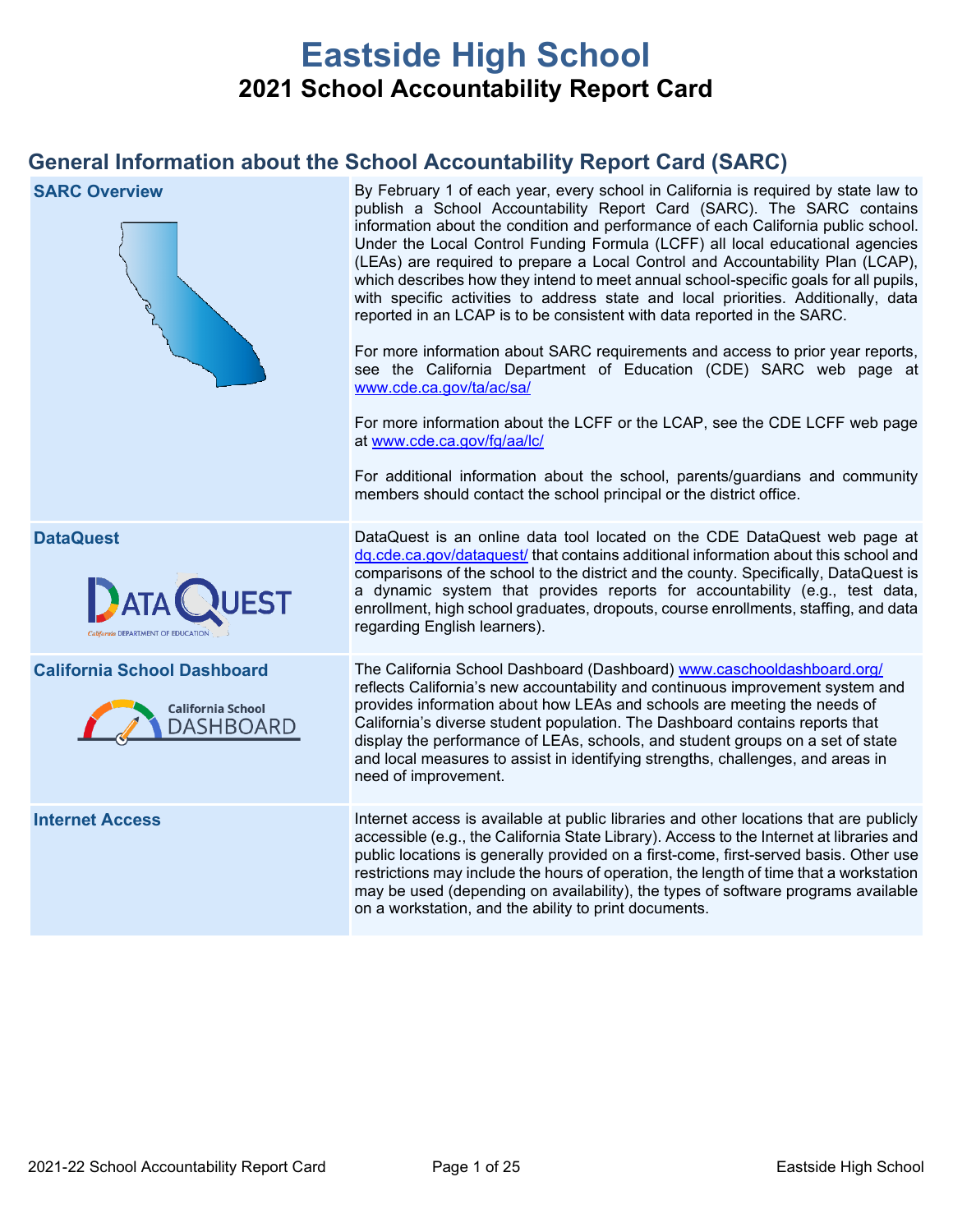## **2021-22 School Contact Information**

| <b>School Name</b>                       | Eastside High School       |  |  |  |
|------------------------------------------|----------------------------|--|--|--|
| <b>Street</b>                            | 3200 East Ave. J-8         |  |  |  |
| City, State, Zip                         | Lancaster, CA 93535        |  |  |  |
| <b>Phone Number</b>                      | $(661)$ 946-3800           |  |  |  |
| <b>Principal</b>                         | <b>Charles Dunn</b>        |  |  |  |
| <b>Email Address</b>                     | cdunn@avhsd.org            |  |  |  |
| <b>School Website</b>                    | https://www.eastsidehs.org |  |  |  |
| <b>County-District-School (CDS) Code</b> | 19 64246 0108407           |  |  |  |

| 2021-22 District Contact Information |                                            |  |  |  |
|--------------------------------------|--------------------------------------------|--|--|--|
| <b>District Name</b>                 | Antelope Valley Union High School District |  |  |  |
| <b>Phone Number</b>                  | 661-948-7655                               |  |  |  |
| Superintendent                       | Greg Nehen                                 |  |  |  |
| <b>Email Address</b>                 | gnehen@avhsd.org                           |  |  |  |
| <b>District Website Address</b>      | www.avdistrict.org                         |  |  |  |

## **2021-22 School Overview**

Eastside High School, home of the Lions, is located in the Antelope Valley, about 60 miles northeast of the Los Angeles basin, in Los Angeles County in the high desert at 3200 East Avenue J-8, in the city of Lancaster. Formally a rural community, the area is rapidly becoming urban/suburban. Tthe Antelope Valley's total population of approximately 340,000. Many parents commute to the Los Angeles area to work.

Eastside High School is the eighth and newest comprehensive high school in the Antelope Valley Union High School District that serves 23,000+ students and another 2,000 adult education students. The student body is composed of students from three primary feeder schools from Eastside Elementary School District and the Lancaster Elementary School District. The high school district and elementary district are not unified. The majority of students provide their own transportation to school, but buses are currently serving students who live more than three miles away. The school serves 9th - 12th with a projected enrollment of approximately 2500 students.

School Mission/Vision Statement:

#### Mission

Eastside High School is dedicated to empowering and inspiring students to strive for success, to set goals, and to become lifelong learners. This is achieved in a safe, mutually respectful learning community that provides students with the skills and knowledge necessary to succeed in today's technologically connected and global society.

#### Vision

EHS students will graduate with the skills and adaptability necessary to achieve their own personal goals and compete in an ever-changing world.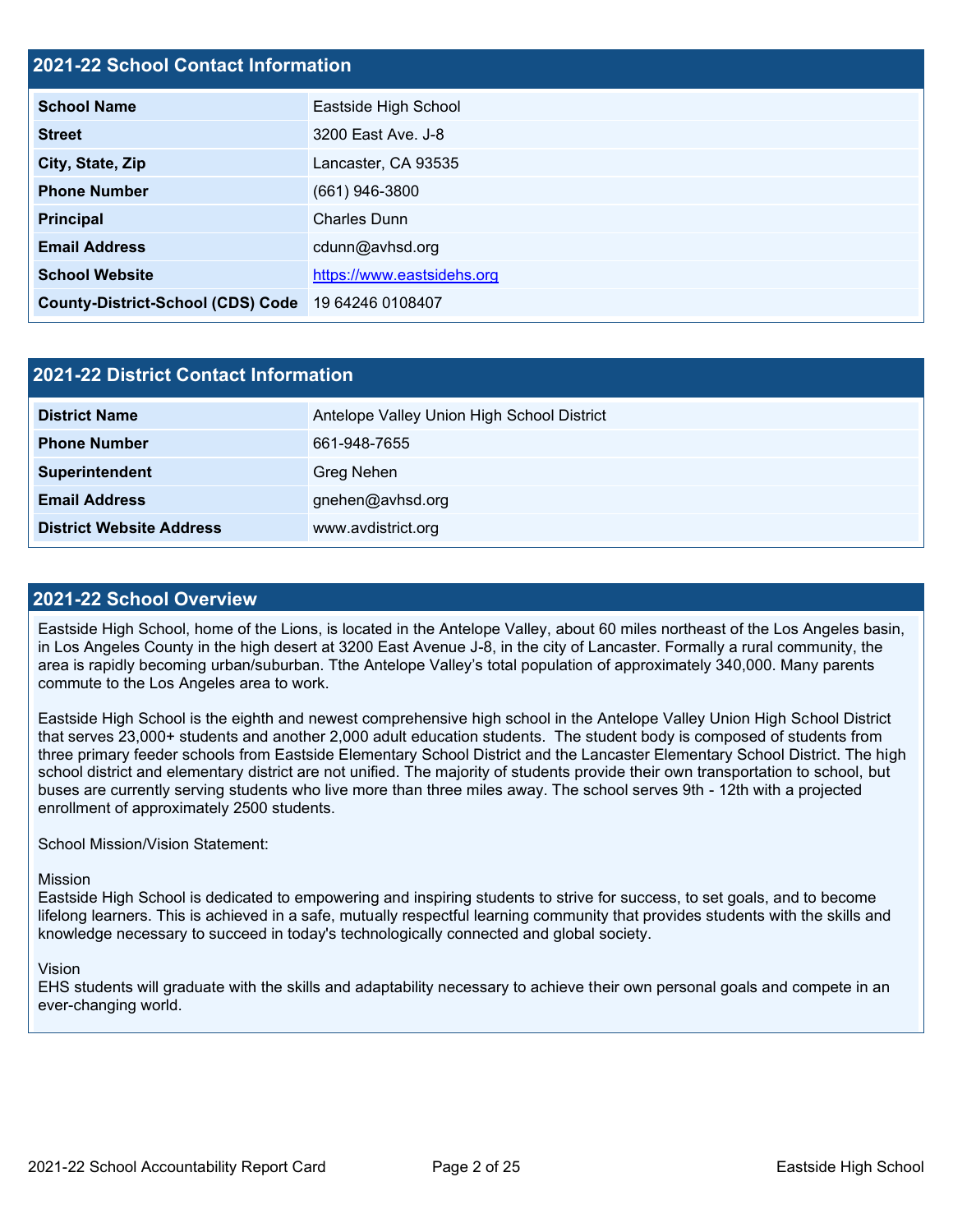## **About this School**

| 2020-21 Student Enrollment by Grade Level |                           |  |  |  |
|-------------------------------------------|---------------------------|--|--|--|
| <b>Grade Level</b>                        | <b>Number of Students</b> |  |  |  |
| Grade 9                                   | 753                       |  |  |  |
| Grade 10                                  | 707                       |  |  |  |
| Grade 11                                  | 618                       |  |  |  |
| Grade 12                                  | 596                       |  |  |  |
| <b>Total Enrollment</b>                   | 2,674                     |  |  |  |

## **2020-21 Student Enrollment by Student Group**

| <b>Student Group</b>                   | <b>Percent of Total Enrollment</b> |
|----------------------------------------|------------------------------------|
| American Indian or Alaska Native       | 0.1                                |
| <b>Asian</b>                           | 0.5                                |
| <b>Black or African American</b>       | 23.3                               |
| <b>Filipino</b>                        | 1.2                                |
| <b>Hispanic or Latino</b>              | 63.6                               |
| Native Hawaiian or Pacific Islander    | 0.1                                |
| <b>Two or More Races</b>               | 5.4                                |
| <b>White</b>                           | 5.6                                |
| <b>English Learners</b>                | 10.4                               |
| <b>Foster Youth</b>                    | 3                                  |
| <b>Homeless</b>                        | 0.8                                |
| <b>Socioeconomically Disadvantaged</b> | 81.8                               |
| <b>Students with Disabilities</b>      | 18.1                               |

# **A. Conditions of Learning State Priority: Basic**

The SARC provides the following information relevant to the State priority: Basic (Priority 1):

- Degree to which teachers are appropriately assigned and fully credentialed in the subject area and for the pupils they are teaching;
- Pupils have access to standards-aligned instructional materials; and
- School facilities are maintained in good repair

Note: For more information refer to the Updated Teacher Equity Definitions web page at<https://www.cde.ca.gov/pd/ee/teacherequitydefinitions.asp>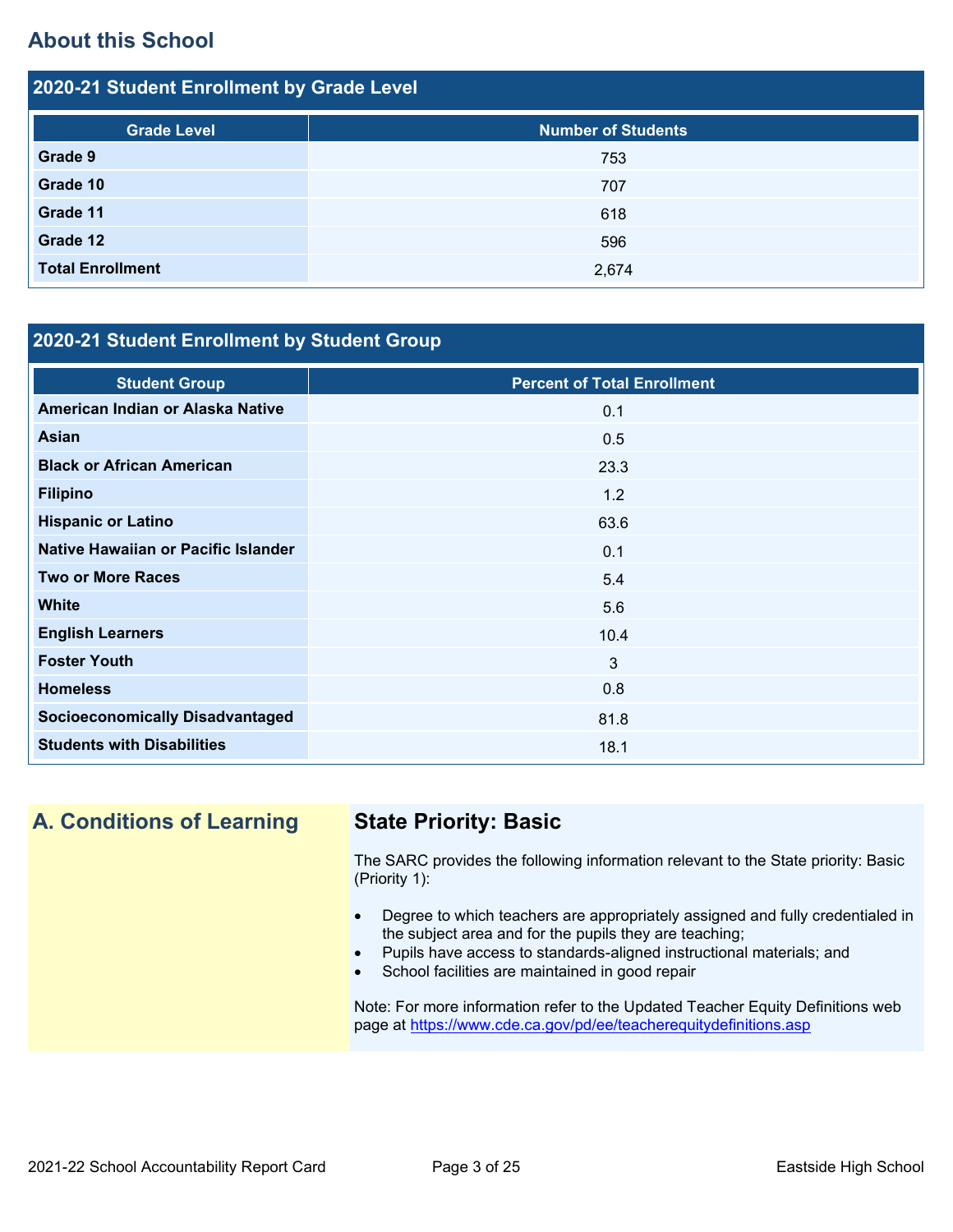| 2019-20 Teacher Preparation and Placement                                                       |         |  |  |  |
|-------------------------------------------------------------------------------------------------|---------|--|--|--|
| <b>Authorization/Assignment</b>                                                                 | 2019-20 |  |  |  |
| Fully (Preliminary or Clear) Credentialed for Subject and Student Placement (properly assigned) |         |  |  |  |
| <b>Intern Credential Holders Properly Assigned</b>                                              |         |  |  |  |
| Teachers Without Credentials and Misassignments ("ineffective" under ESSA)                      |         |  |  |  |
| Credentialed Teachers Assigned Out-of-Field ("out-of-field" under ESSA)                         |         |  |  |  |
| Unknown                                                                                         |         |  |  |  |
| <b>Total Teaching Positions</b>                                                                 |         |  |  |  |
|                                                                                                 |         |  |  |  |

Note: The data in this table is based on Full Time Equivalent (FTE) status. One FTE equals one staff member working full time; one FTE could also represent two staff members who each work 50 percent of full time. Additionally, an assignment is defined as a position that an educator is assigned to based on setting, subject, and grade level. An authorization is defined as the services that an educator is authorized to provide to students.

# **2019-20 Teachers Without Credentials and Misassignments (considered "ineffective" under ESSA) Authorization/Assignment 2019-20 Permits and Waivers Misassignments Vacant Positions Total Teachers Without Credentials and Misassignments**

# **2019-20 Credentialed Teachers Assigned Out-of-Field (considered "out-of-field" under ESSA)**

| <b>Indicator</b>                                              | 2019-20 |
|---------------------------------------------------------------|---------|
| <b>Credentialed Teachers Authorized on a Permit or Waiver</b> |         |
| <b>Local Assignment Options</b>                               |         |
| <b>Total Out-of-Field Teachers</b>                            |         |

## **2019-20 Class Assignments**

| <b>Indicator</b>                                                                                                                              | 2019-20 |
|-----------------------------------------------------------------------------------------------------------------------------------------------|---------|
| <b>Misassignments for English Learners</b><br>(a percentage of all the classes with English learners taught by teachers that are misassigned) |         |
| No credential, permit or authorization to teach                                                                                               |         |
| (a percentage of all the classes taught by teachers with no record of an authorization to teach)                                              |         |

| 2021-22 Quality, Currency, Availability of Textbooks and Other Instructional Materials |               |  |  |  |
|----------------------------------------------------------------------------------------|---------------|--|--|--|
| Year and month in which the data were collected                                        | December 2021 |  |  |  |
|                                                                                        |               |  |  |  |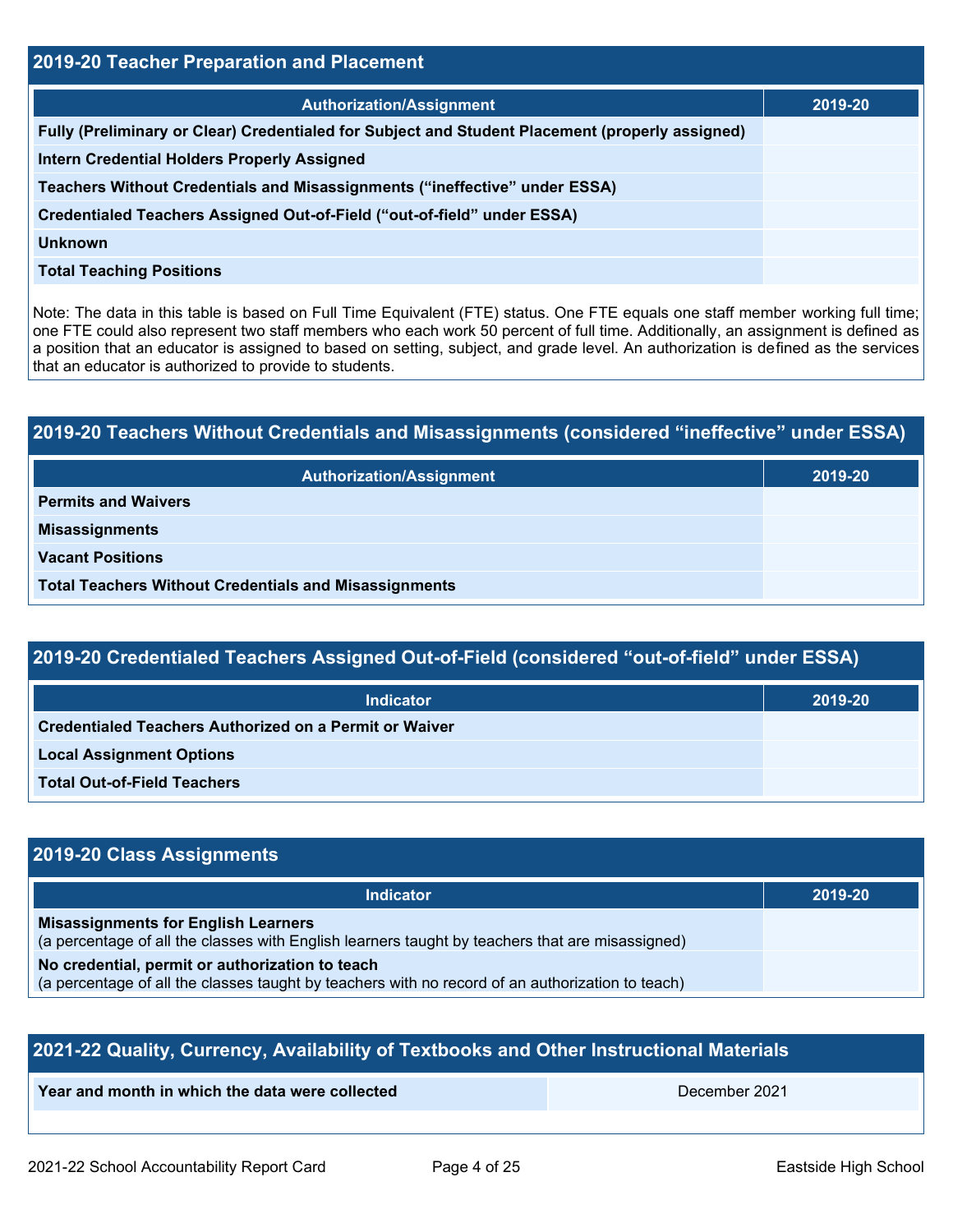| <b>Subject</b>                                         | Textbooks and Other Instructional Materials/year of<br><b>Adoption</b>                                                                                                                                                                                                                                                                                                                                                                                                                                                                                                                                                                                                                         | <b>From</b><br><b>Most</b><br><b>Recent</b><br><b>Adoption</b> | <b>Percent</b><br><b>Students</b><br><b>Lacking Own</b><br><b>Assigned</b><br><b>Copy</b> |
|--------------------------------------------------------|------------------------------------------------------------------------------------------------------------------------------------------------------------------------------------------------------------------------------------------------------------------------------------------------------------------------------------------------------------------------------------------------------------------------------------------------------------------------------------------------------------------------------------------------------------------------------------------------------------------------------------------------------------------------------------------------|----------------------------------------------------------------|-------------------------------------------------------------------------------------------|
| <b>Reading/Language Arts</b>                           | SpringBoard California English Language Arts Grade 9<br>Student Edition/2017<br>SpringBoard California English Language Arts Grade 10<br>Student Edition/2017<br>SpringBoard California English Language Arts Grade 11<br>Student Edition/2017<br>SpringBoard California English Language Arts Grade 12<br>Student Edition/2017<br>SpringBoard California English Language Development<br>Grade 9 Student Edition/2017<br>SpringBoard California English Language Development<br>Grade 10 Student Edition/2017<br>SpringBoard California English Language Development<br>Grade 11 Student Edition/2017<br>SpringBoard California English Language Development<br>Grade 12 Student Edition/2017 | Yes                                                            | 0%                                                                                        |
| <b>Mathematics</b>                                     | Houghton Mifflin Harcourt Big Ideas Algebra/2016<br>Houghton Mifflin Harcourt Big Ideas Geometry/2016<br>Houghton Mifflin Harcourt Big Ideas Algebra 2/2016<br>Algebra & Trigonometry: Structure and Method-Book 2/ 2002<br>Trigonometry<br>Calculus: A New Horizon / 2008                                                                                                                                                                                                                                                                                                                                                                                                                     | Yes                                                            | 0%                                                                                        |
| <b>Science</b>                                         | World of Chemistry / 2002<br>Earth Science: Geology, the Environment, and the Universe /<br>2003<br>Biology / 2002<br>Physics: Principles and Problems / 2002                                                                                                                                                                                                                                                                                                                                                                                                                                                                                                                                  | Yes                                                            | 0%                                                                                        |
| <b>History-Social Science</b>                          | Economics: Principles of Economics & Principles of American<br>Democracy/2019<br>Civics: Principles of American Democracy/2019<br>World History: Democracy/World History, Culture, &<br>Geography: The Modern World/2019<br>US History: United States History & Geography: Continuity &<br>Change/2019                                                                                                                                                                                                                                                                                                                                                                                         | Yes                                                            | 0%                                                                                        |
| <b>Foreign Language</b>                                | French/ EntreCultures Levels 1, 2, and 3 / 2020<br>Spanish / ¡Avancemos! 1 / 2008<br>Spanish / ¡Avancemos! 2 / 2008<br>Spanish / ¡Avancemos! 3 / 2008                                                                                                                                                                                                                                                                                                                                                                                                                                                                                                                                          | Yes                                                            | 0%                                                                                        |
| <b>Health</b>                                          | Glencoe Health: A Guide to Wellness / 2001                                                                                                                                                                                                                                                                                                                                                                                                                                                                                                                                                                                                                                                     | Yes                                                            | $0\%$                                                                                     |
| <b>Visual and Performing Arts</b>                      | Instrumental: Essential Elements / 2000<br>Music First / 2000<br>Exploring Photography / 2000<br>The Photographic Eye / 2000<br>Theatre: Art in Action / 2000<br><b>Music / 2000</b><br>Symphonic Band Technique / 2000                                                                                                                                                                                                                                                                                                                                                                                                                                                                        | Yes                                                            | 0%                                                                                        |
| <b>Science Laboratory Equipment</b><br>$(grades 9-12)$ | All labs are fully equipped with the appropriate materials                                                                                                                                                                                                                                                                                                                                                                                                                                                                                                                                                                                                                                     | Yes                                                            | 0%                                                                                        |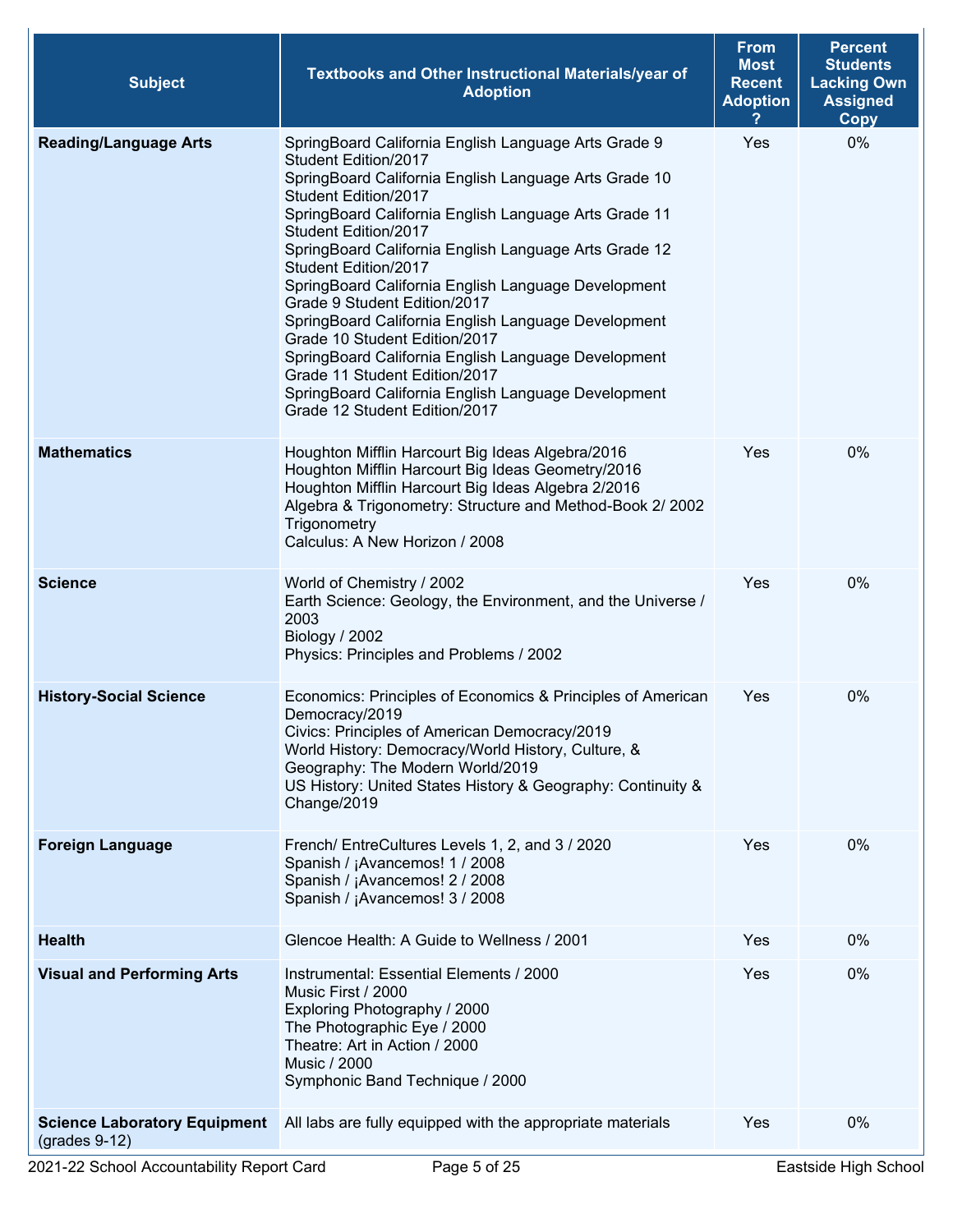## **School Facility Conditions and Planned Improvements**

Eastside High School's administrative building was finished just prior to the 2010-11 school year. The theater building was completed during the second semester of the 2010-11 school year. The school's football stadium was opened for use in 2014.

#### **Year and month of the most recent FIT report** December 2021

| <b>System Inspected</b>                                                       | <b>Rate</b><br>Good | <b>Rate</b><br>Fair | Rate<br>Poor | <b>Repair Needed and Action Taken or Planned</b>                                                                                                                                                                                                                                                                                                                                                                                                                                         |
|-------------------------------------------------------------------------------|---------------------|---------------------|--------------|------------------------------------------------------------------------------------------------------------------------------------------------------------------------------------------------------------------------------------------------------------------------------------------------------------------------------------------------------------------------------------------------------------------------------------------------------------------------------------------|
| <b>Systems:</b><br>Gas Leaks, Mechanical/HVAC, Sewer                          | $\mathsf{X}$        |                     |              |                                                                                                                                                                                                                                                                                                                                                                                                                                                                                          |
| Interior:<br><b>Interior Surfaces</b>                                         | $\pmb{\times}$      |                     |              |                                                                                                                                                                                                                                                                                                                                                                                                                                                                                          |
| <b>Cleanliness:</b><br>Overall Cleanliness, Pest/Vermin Infestation           | X                   |                     |              |                                                                                                                                                                                                                                                                                                                                                                                                                                                                                          |
| <b>Electrical</b>                                                             | X                   |                     |              | Rm 106: 1-4 bulb ballast out<br>Rm 114: 2-4 bulb ballast out<br>Rm 115: 3-4 bulb ballast out<br>Rm 116: 1-4 bulb ballast out<br>Rm 125: 1-2 bulb ballast out<br>Rm 129: 1-4 bulb ballast out<br>Rm 132: 1-4 bulb ballast out<br>Rm 135: 1-4 bulb ballast out<br>Rm:148: 3-4 bulb ballast out<br>Rm 218: 2-4 bulb ballast out<br>Rm.219: 1-4 bulb ballast out<br>Rm 222: 1-4 bulb ballast out<br>Rm 227: 1-4 bulb ballast out<br>Rm 237: 1-4 bulb ballast out<br>Repairs to be rectified. |
| <b>Restrooms/Fountains:</b><br>Restrooms, Sinks/ Fountains                    | X                   |                     |              |                                                                                                                                                                                                                                                                                                                                                                                                                                                                                          |
| Safety:<br>Fire Safety, Hazardous Materials                                   | X                   |                     |              |                                                                                                                                                                                                                                                                                                                                                                                                                                                                                          |
| <b>Structural:</b><br>Structural Damage, Roofs                                | $\mathsf{X}$        |                     |              |                                                                                                                                                                                                                                                                                                                                                                                                                                                                                          |
| <b>External:</b><br>Playground/School Grounds, Windows/<br>Doors/Gates/Fences | X                   |                     |              |                                                                                                                                                                                                                                                                                                                                                                                                                                                                                          |

## **Overall Facility Rate**

| <b>Exemplary</b> | Good | Fair | Poor |
|------------------|------|------|------|
| 71               |      |      |      |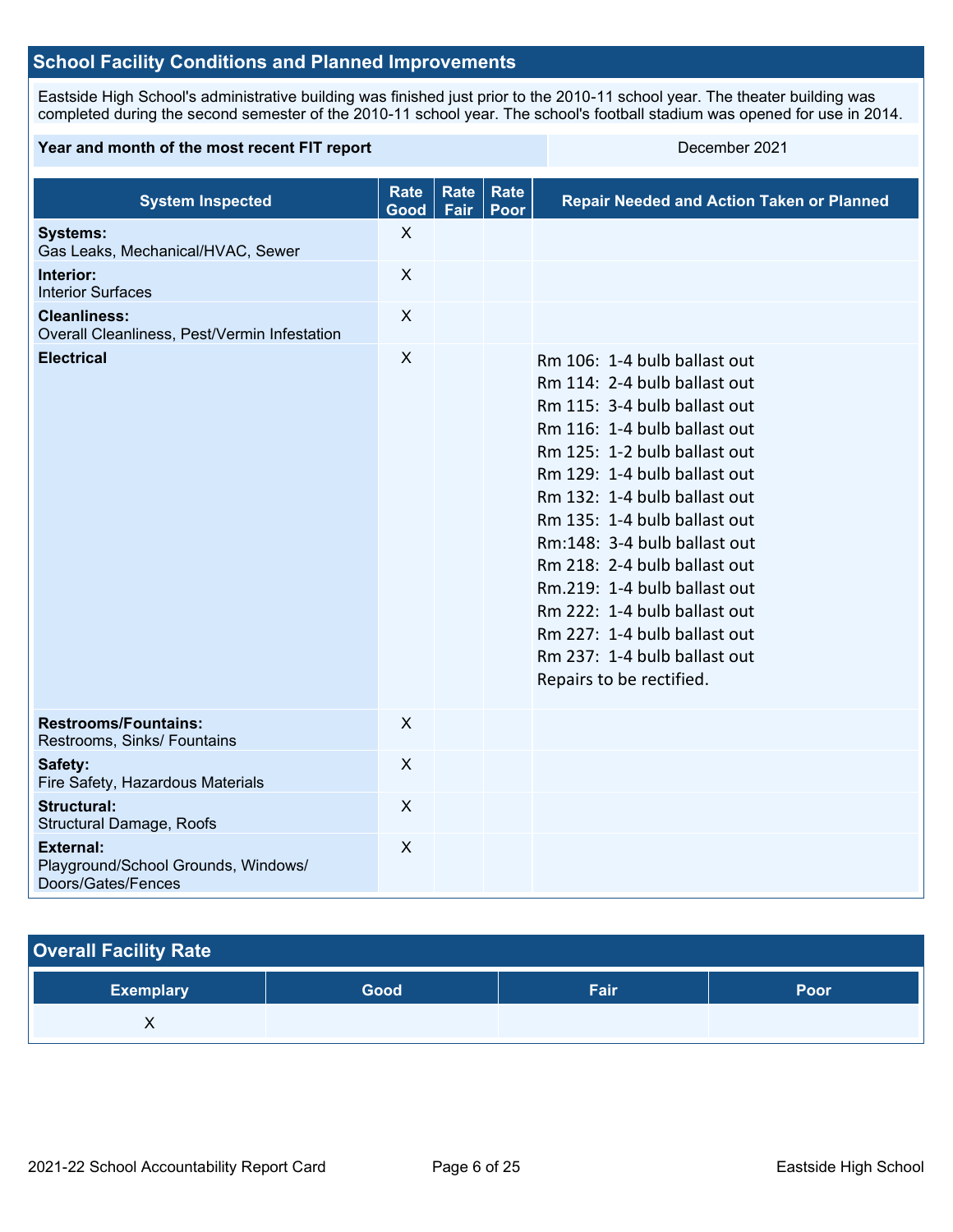## **B. Pupil Outcomes State Priority: Pupil Achievement**

The SARC provides the following information relevant to the State priority: Pupil Achievement (Priority 4):

#### **Statewide Assessments**

(i.e., California Assessment of Student Performance and Progress [CAASPP] System includes the Smarter Balanced Summative Assessments for students in the general education population and the California Alternate Assessments [CAAs] for English language arts/literacy [ELA] and mathematics given in grades three through eight and grade eleven. Only eligible students may participate in the administration of the CAAs. CAAs items are aligned with alternate achievement standards, which are linked with the Common Core State Standards [CCSS] for students with the most significant cognitive disabilities).

The CAASPP System encompasses the following assessments and student participation requirements:

- 1. **Smarter Balanced Summative Assessments and CAAs for ELA** in grades three through eight and grade eleven.
- 2. **Smarter Balanced Summative Assessments and CAAs for mathematics** in grades three through eight and grade eleven.
- 3. **California Science Test (CAST) and CAAs for Science** in grades five, eight, and once in high school (i.e., grade ten, eleven, or twelve).

#### **SARC Reporting in the 2020-2021 School Year Only**

Where the most viable option, LEAs were required to administer the statewide summative assessment in ELA and mathematics. Where a statewide summative assessment was not the most viable option for the LEA (or for one or more gradelevel[s] within the LEA) due to the pandemic, LEAs were allowed to report results from a different assessment that met the criteria established by the State Board of Education (SBE) on March 16, 2021. The assessments were required to be:

- Aligned with CA CCSS for ELA and mathematics;
- Available to students in grades 3 through 8, and grade 11; and
- Uniformly administered across a grade, grade span, school, or district to all eligible students.

#### **Options**

Note that the CAAs could only be administered in-person following health and safety requirements. If it was not viable for the LEA to administer the CAAs in person with health and safety guidelines in place, the LEA was directed to not administer the tests. There were no other assessment options available for the CAAs. Schools administered the Smarter Balanced Summative Assessments for ELA and mathematics, other assessments that meet the SBE criteria, or a combination of both, and they could only choose one of the following:

- Smarter Balanced ELA and mathematics summative assessments;
- Other assessments meeting the SBE criteria; or
- Combination of Smarter Balanced ELA and mathematics summative assessments and other assessments.

The percentage of students who have successfully completed courses that satisfy the requirements for entrance to the University of California and the California State University, or career technical education sequences or programs of study.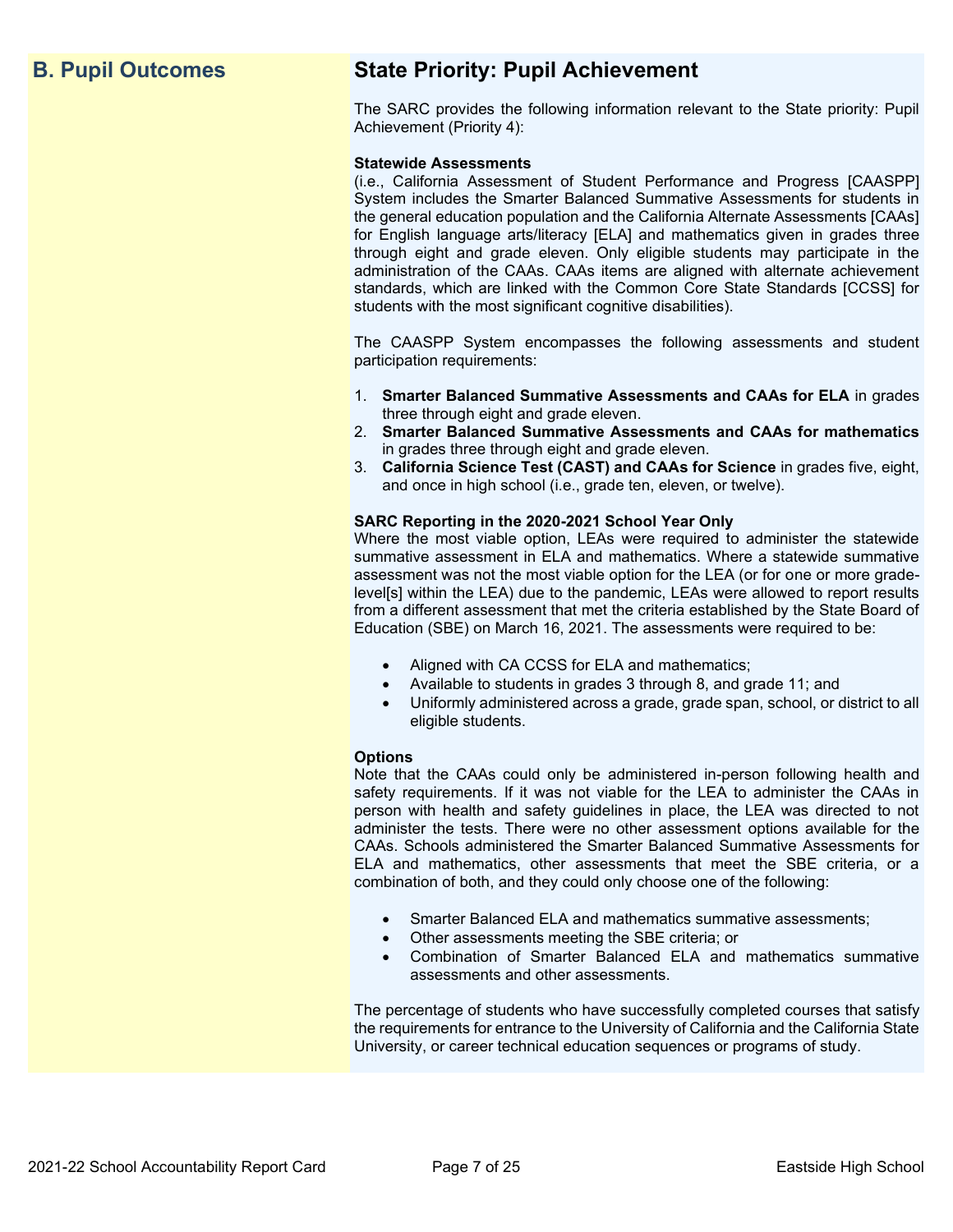## **Percentage of Students Meeting or Exceeding the State Standard on CAASPP**

This table displays CAASPP test results in ELA and mathematics for all students grades three through eight and grade eleven taking and completing a state-administered assessment.

The 2019-2020 data cells with N/A values indicate that the 2019-2020 data are not available due to the COVID-19 pandemic and resulting summative test suspension. The Executive Order N-30-20 was issued which waived the assessment, accountability, and reporting requirements for the 2019-2020 school year.

The 2020-2021 data cells have N/A values because these data are not comparable to other year data due to the COVID-19 pandemic during the 2020-2021 school year. Where the CAASPP assessments in ELA and/or mathematics is not the most viable option, the LEAs were allowed to administer local assessments. Therefore, the 2020-2021 data between school years for the school, district, state are not an accurate comparison. As such, it is inappropriate to compare results of the 2020-2021 school year to other school years.

| Subject                                                              | <b>School</b><br>2019-20 | <b>School</b><br>2020-21 | <b>District</b><br>2019-20 | <b>District</b><br>2020-21 | <b>State</b><br>2019-20 | <b>State</b><br>2020-21 |
|----------------------------------------------------------------------|--------------------------|--------------------------|----------------------------|----------------------------|-------------------------|-------------------------|
| <b>English Language Arts/Literacy</b><br>$\left($ grades 3-8 and 11) | N/A                      | N/A                      | N/A                        | N/A                        | N/A                     | N/A                     |
| <b>Mathematics</b><br>$(grades 3-8 and 11)$                          | N/A                      | N/A                      | N/A                        | N/A                        | N/A                     | N/A                     |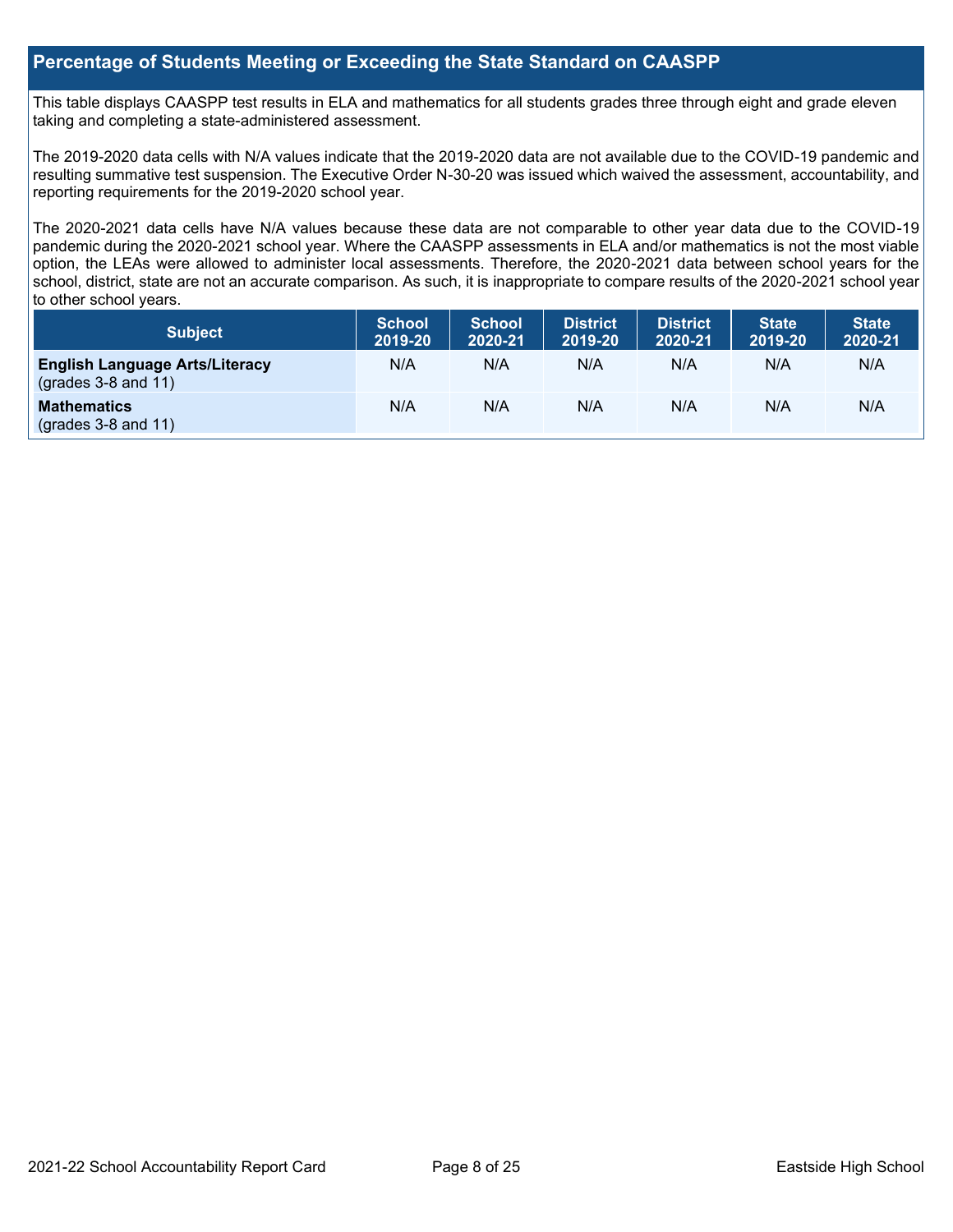## **2020-21 CAASPP Test Results in ELA by Student Group**

This table displays CAASPP test results in ELA by student group for students grades three through eight and grade eleven taking and completing a state-administered assessment. The CDE will populate this table for schools in cases where the school administered the CAASPP assessment. In cases where the school administered a local assessment instead of CAASPP, the CDE will populate this table with "NT" values, meaning this school did not test students using the CAASPP. See the local assessment(s) table for more information.

| <b>CAASPP</b><br><b>Student Groups</b>               | <b>CAASPP</b><br><b>Total</b><br><b>Enrollment</b> | <b>CAASPP</b><br><b>Number</b><br><b>Tested</b> | <b>CAASPP</b><br><b>Percent</b><br><b>Tested</b> | <b>CAASPP</b><br><b>Percent</b><br><b>Not Tested</b> | <b>CAASPP</b><br><b>Percent</b><br><b>Met or</b><br><b>Exceeded</b> |
|------------------------------------------------------|----------------------------------------------------|-------------------------------------------------|--------------------------------------------------|------------------------------------------------------|---------------------------------------------------------------------|
| <b>All Students</b>                                  | 598                                                | <b>NT</b>                                       | <b>NT</b>                                        | <b>NT</b>                                            | <b>NT</b>                                                           |
| <b>Female</b>                                        | 326                                                | <b>NT</b>                                       | <b>NT</b>                                        | <b>NT</b>                                            | <b>NT</b>                                                           |
| <b>Male</b>                                          | 272                                                | <b>NT</b>                                       | <b>NT</b>                                        | <b>NT</b>                                            | <b>NT</b>                                                           |
| American Indian or Alaska Native                     | $\overline{\phantom{a}}$                           | <b>NT</b>                                       | <b>NT</b>                                        | <b>NT</b>                                            | <b>NT</b>                                                           |
| <b>Asian</b>                                         | $-$                                                | <b>NT</b>                                       | <b>NT</b>                                        | <b>NT</b>                                            | <b>NT</b>                                                           |
| <b>Black or African American</b>                     | 119                                                | <b>NT</b>                                       | <b>NT</b>                                        | <b>NT</b>                                            | <b>NT</b>                                                           |
| <b>Filipino</b>                                      | $\overline{\phantom{a}}$                           | <b>NT</b>                                       | <b>NT</b>                                        | <b>NT</b>                                            | <b>NT</b>                                                           |
| <b>Hispanic or Latino</b>                            | 378                                                | <b>NT</b>                                       | <b>NT</b>                                        | <b>NT</b>                                            | <b>NT</b>                                                           |
| Native Hawaiian or Pacific Islander                  | $\mathbf 0$                                        | $\mathbf 0$                                     | $\mathbf 0$                                      | $\overline{0}$                                       | 0                                                                   |
| <b>Two or More Races</b>                             | 48                                                 | <b>NT</b>                                       | <b>NT</b>                                        | <b>NT</b>                                            | <b>NT</b>                                                           |
| <b>White</b>                                         | 38                                                 | <b>NT</b>                                       | <b>NT</b>                                        | <b>NT</b>                                            | <b>NT</b>                                                           |
| <b>English Learners</b>                              | 44                                                 | <b>NT</b>                                       | <b>NT</b>                                        | <b>NT</b>                                            | <b>NT</b>                                                           |
| <b>Foster Youth</b>                                  | 19                                                 | <b>NT</b>                                       | <b>NT</b>                                        | <b>NT</b>                                            | <b>NT</b>                                                           |
| <b>Homeless</b>                                      | $\overline{\phantom{a}}$                           | <b>NT</b>                                       | <b>NT</b>                                        | <b>NT</b>                                            | <b>NT</b>                                                           |
| <b>Military</b>                                      | 23                                                 | <b>NT</b>                                       | <b>NT</b>                                        | <b>NT</b>                                            | <b>NT</b>                                                           |
| <b>Socioeconomically Disadvantaged</b>               | 491                                                | <b>NT</b>                                       | <b>NT</b>                                        | <b>NT</b>                                            | <b>NT</b>                                                           |
| <b>Students Receiving Migrant Education Services</b> | $\overline{\phantom{a}}$                           | <b>NT</b>                                       | <b>NT</b>                                        | <b>NT</b>                                            | NT                                                                  |
| <b>Students with Disabilities</b>                    | 98                                                 | <b>NT</b>                                       | <b>NT</b>                                        | <b>NT</b>                                            | <b>NT</b>                                                           |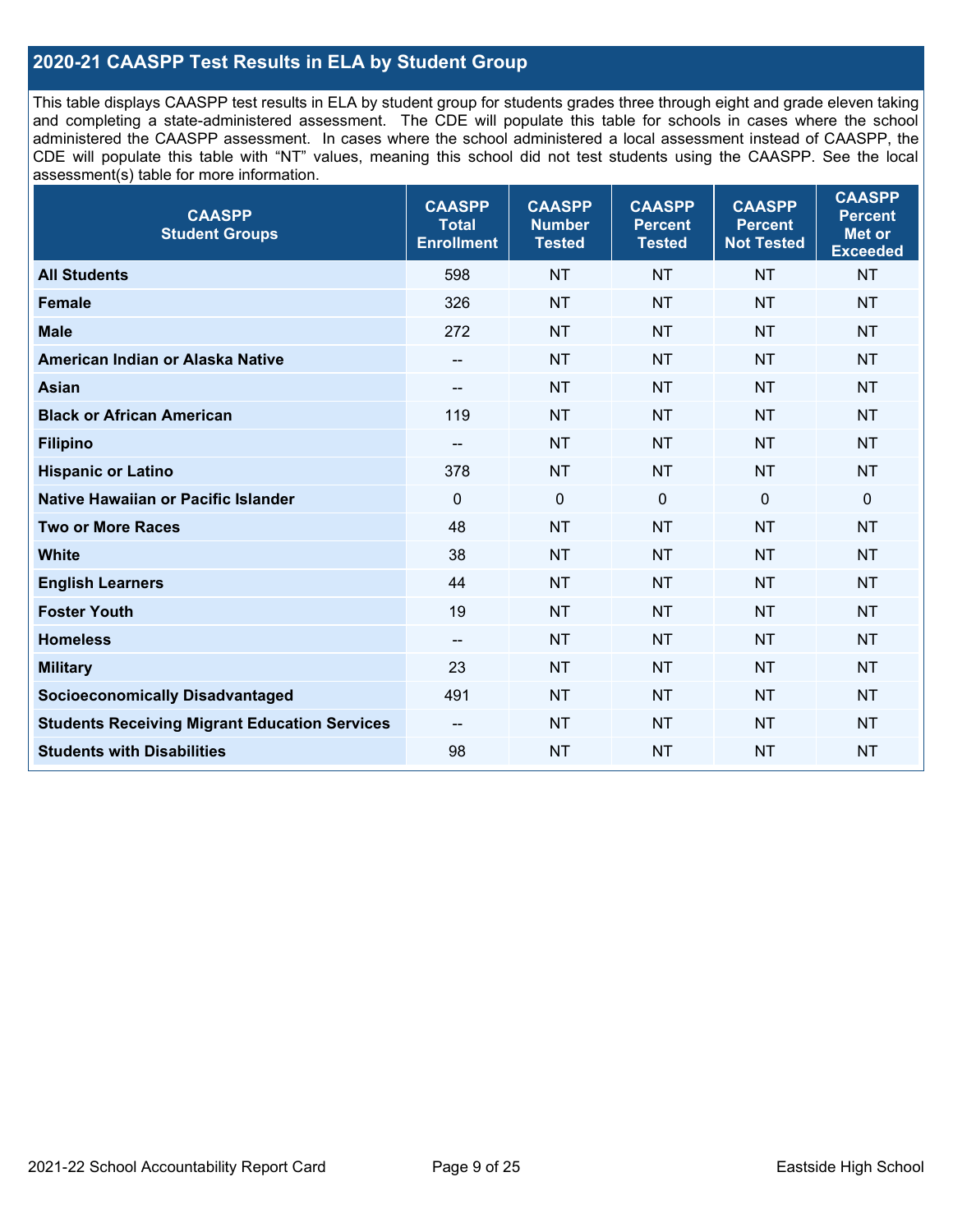## **2020-21 CAASPP Test Results in Math by Student Group**

This table displays CAASPP test results in Math by student group for students grades three through eight and grade eleven taking and completing a state-administered assessment. The CDE will populate this table for schools in cases where the school administered the CAASPP assessment. In cases where the school administered a local assessment instead of CAASPP, the CDE will populate this table with "NT" values, meaning this school did not test students using the CAASPP. See the local assessment(s) table for more information.

| <b>CAASPP</b><br><b>Student Groups</b>               | <b>CAASPP</b><br><b>Total</b><br><b>Enrollment</b> | <b>CAASPP</b><br><b>Number</b><br><b>Tested</b> | <b>CAASPP</b><br><b>Percent</b><br><b>Tested</b> | <b>CAASPP</b><br><b>Percent</b><br><b>Not Tested</b> | <b>CAASPP</b><br><b>Percent</b><br><b>Met or</b><br><b>Exceeded</b> |
|------------------------------------------------------|----------------------------------------------------|-------------------------------------------------|--------------------------------------------------|------------------------------------------------------|---------------------------------------------------------------------|
| <b>All Students</b>                                  | 598                                                | <b>NT</b>                                       | <b>NT</b>                                        | <b>NT</b>                                            | <b>NT</b>                                                           |
| <b>Female</b>                                        | 326                                                | <b>NT</b>                                       | <b>NT</b>                                        | <b>NT</b>                                            | <b>NT</b>                                                           |
| <b>Male</b>                                          | 272                                                | <b>NT</b>                                       | <b>NT</b>                                        | <b>NT</b>                                            | <b>NT</b>                                                           |
| American Indian or Alaska Native                     | --                                                 | <b>NT</b>                                       | <b>NT</b>                                        | <b>NT</b>                                            | <b>NT</b>                                                           |
| <b>Asian</b>                                         | $\overline{\phantom{a}}$                           | <b>NT</b>                                       | <b>NT</b>                                        | <b>NT</b>                                            | <b>NT</b>                                                           |
| <b>Black or African American</b>                     | 119                                                | <b>NT</b>                                       | <b>NT</b>                                        | <b>NT</b>                                            | <b>NT</b>                                                           |
| <b>Filipino</b>                                      | $\overline{\phantom{a}}$                           | <b>NT</b>                                       | <b>NT</b>                                        | <b>NT</b>                                            | <b>NT</b>                                                           |
| <b>Hispanic or Latino</b>                            | 378                                                | <b>NT</b>                                       | <b>NT</b>                                        | <b>NT</b>                                            | <b>NT</b>                                                           |
| <b>Native Hawaiian or Pacific Islander</b>           | $\mathbf 0$                                        | $\boldsymbol{0}$                                | $\mathbf 0$                                      | $\mathbf 0$                                          | $\pmb{0}$                                                           |
| <b>Two or More Races</b>                             | 48                                                 | <b>NT</b>                                       | <b>NT</b>                                        | <b>NT</b>                                            | <b>NT</b>                                                           |
| <b>White</b>                                         | 38                                                 | <b>NT</b>                                       | <b>NT</b>                                        | <b>NT</b>                                            | <b>NT</b>                                                           |
| <b>English Learners</b>                              | 44                                                 | <b>NT</b>                                       | <b>NT</b>                                        | <b>NT</b>                                            | <b>NT</b>                                                           |
| <b>Foster Youth</b>                                  | 19                                                 | <b>NT</b>                                       | <b>NT</b>                                        | <b>NT</b>                                            | <b>NT</b>                                                           |
| <b>Homeless</b>                                      | $\hspace{0.05cm}$ – $\hspace{0.05cm}$              | <b>NT</b>                                       | <b>NT</b>                                        | <b>NT</b>                                            | <b>NT</b>                                                           |
| <b>Military</b>                                      | 23                                                 | <b>NT</b>                                       | <b>NT</b>                                        | <b>NT</b>                                            | <b>NT</b>                                                           |
| <b>Socioeconomically Disadvantaged</b>               | 491                                                | <b>NT</b>                                       | <b>NT</b>                                        | <b>NT</b>                                            | <b>NT</b>                                                           |
| <b>Students Receiving Migrant Education Services</b> | $\overline{\phantom{a}}$                           | <b>NT</b>                                       | <b>NT</b>                                        | <b>NT</b>                                            | <b>NT</b>                                                           |
| <b>Students with Disabilities</b>                    | 98                                                 | <b>NT</b>                                       | <b>NT</b>                                        | <b>NT</b>                                            | <b>NT</b>                                                           |

## **2020-21 Local Assessment Test Results in ELA by Student Group**

This table displays Local Assessment test results in ELA by student group for students grades three through eight and grade eleven. LEAs/schools will populate this table for schools in cases where the school administered a local assessment. In cases where the school administered the CAASPP assessment, LEAs/schools will populate this table with "N/A" values in all cells, meaning this table is Not Applicable for this school.

| <b>NWEA MAP Math</b><br><b>Student Groups</b> | <b>NWEA MAP</b><br><b>Math</b><br><b>Total</b><br><b>Enrollment</b> | <b>NWEA MAP</b><br><b>Math</b><br><b>Number</b><br><b>Tested</b> | <b>NWEA MAP</b><br><b>Math</b><br><b>Percent</b><br><b>Tested</b> | <b>NWEA MAP</b><br><b>Math</b><br><b>Percent</b><br><b>Not Tested</b> | NWEA MAP<br><b>Math</b><br><b>Percent</b><br><b>At or Above</b><br><b>Grade Level</b> |
|-----------------------------------------------|---------------------------------------------------------------------|------------------------------------------------------------------|-------------------------------------------------------------------|-----------------------------------------------------------------------|---------------------------------------------------------------------------------------|
| <b>All Students</b>                           | 600                                                                 | 275                                                              | 46%                                                               | 54%                                                                   | 61%                                                                                   |
| <b>Female</b>                                 | 328                                                                 | 164                                                              | 50%                                                               | 50%                                                                   | 63%                                                                                   |
| <b>Male</b>                                   | 272                                                                 | 111                                                              | 41%                                                               | 59%                                                                   | 59%                                                                                   |
| American Indian or Alaska Native              |                                                                     | 0                                                                | $0\%$                                                             | 100%                                                                  | NA                                                                                    |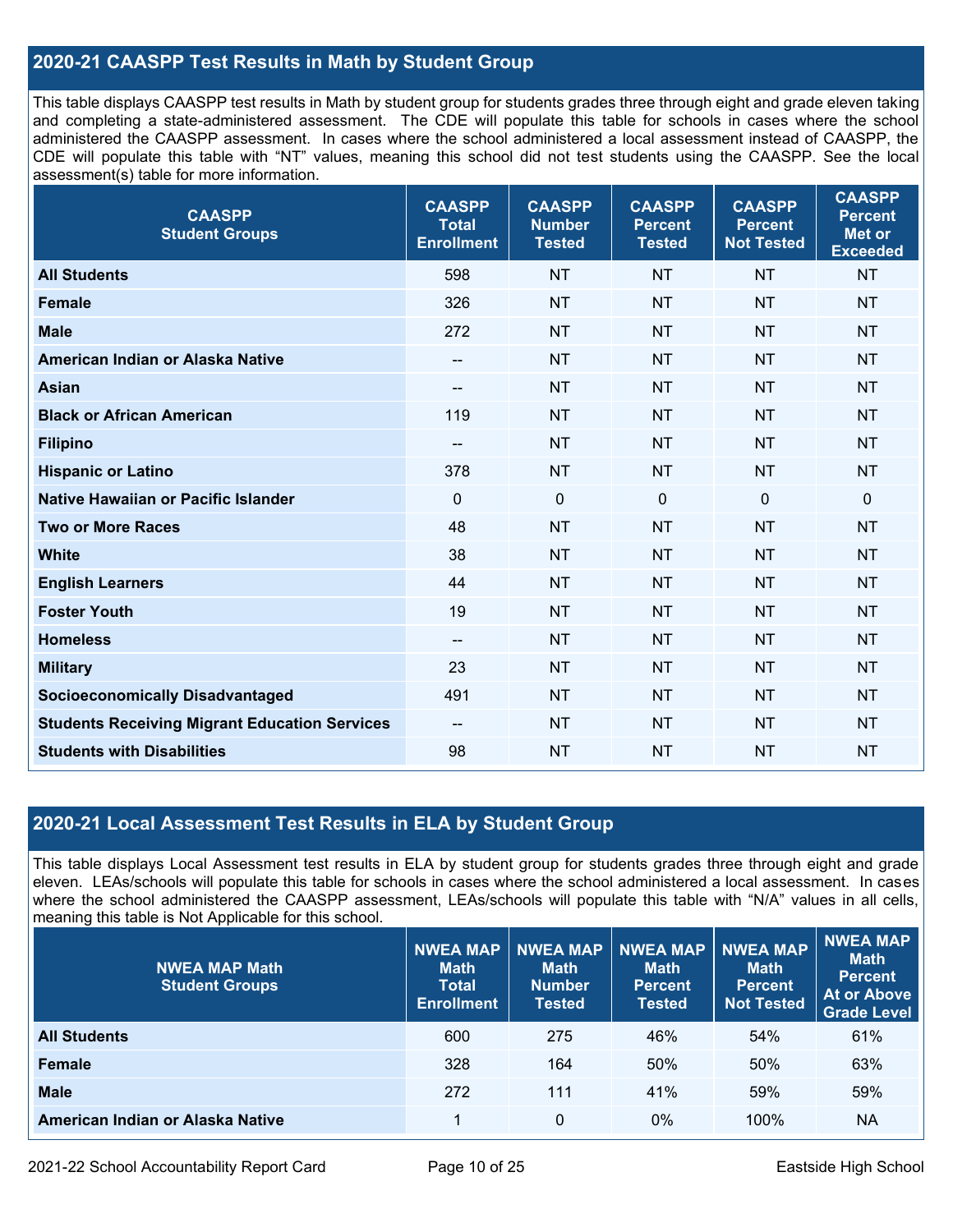| Asian                                                                                      | 7              | 4              | 57% | 43%       | 75%   |
|--------------------------------------------------------------------------------------------|----------------|----------------|-----|-----------|-------|
| <b>Black or African American</b>                                                           | 120            | 37             | 31% | 69%       | 57%   |
| <b>Filipino</b>                                                                            | $\overline{7}$ | 3              | 43% | 57%       | 100%  |
| <b>Hispanic or Latino</b>                                                                  | 311            | 164            | 53% | 47%       | 61%   |
| Native Hawaiian or Pacific Islander                                                        | 0              | 0              | NA. | <b>NA</b> | NA.   |
| <b>Two or More Races</b>                                                                   | 117            | 48             | 41% | 59%       | 63%   |
| <b>White</b>                                                                               | 37             | 19             | 51% | 49%       | 58%   |
| <b>English Learners</b>                                                                    | 44             | 24             | 55% | 45%       | 8%    |
| <b>Foster Youth</b>                                                                        | 16             | 7              | 44% | 56%       | $0\%$ |
| <b>Homeless</b>                                                                            | 9              | $\overline{2}$ | 22% | 78%       | 50%   |
| <b>Military</b>                                                                            | 6              | 3              | 50% | 50%       | 100%  |
| <b>Socioeconomically Disadvantaged</b>                                                     | 472            | 216            | 46% | 54%       | 61%   |
| <b>Students Receiving Migrant Education Services</b>                                       | 5              | $\overline{4}$ | 80% | 20%       | 50%   |
| <b>Students with Disabilities</b>                                                          | 98             | 17             | 17% | 83%       | 24%   |
| *At or above the grade-level standard in the context of the local assessment administered. |                |                |     |           |       |

## **2020-21 Local Assessment Test Results in Math by Student Group**

This table displays Local Assessment test results in Math by student group for students grades three through eight and grade eleven. LEAs/schools will populate this table for schools in cases where the school administered a local assessment. In cases where the school administered the CAASPP assessment, LEAs/schools will populate this table with "N/A" values in all cells, meaning this table is Not Applicable for this school.

| <b>NWEA MAP Math</b><br><b>Student Groups</b> | <b>NWEA MAP</b><br><b>Math</b><br><b>Total</b><br><b>Enrollment</b> | <b>NWEA MAP</b><br><b>Math</b><br><b>Number</b><br><b>Tested</b> | <b>NWEA MAP</b><br><b>Math</b><br><b>Percent</b><br><b>Tested</b> | <b>NWEA MAP</b><br><b>Math</b><br><b>Percent</b><br><b>Not Tested</b> | <b>NWEA MAP</b><br><b>Math</b><br><b>Percent</b><br><b>At or Above</b><br><b>Grade Level</b> |
|-----------------------------------------------|---------------------------------------------------------------------|------------------------------------------------------------------|-------------------------------------------------------------------|-----------------------------------------------------------------------|----------------------------------------------------------------------------------------------|
| <b>All Students</b>                           | 600                                                                 | 226                                                              | 38%                                                               | 62%                                                                   | 38%                                                                                          |
| <b>Female</b>                                 | 328                                                                 | 132                                                              | 40%                                                               | 60%                                                                   | 36%                                                                                          |
| <b>Male</b>                                   | 272                                                                 | 94                                                               | 35%                                                               | 65%                                                                   | 40%                                                                                          |
| American Indian or Alaska Native              | $\mathbf{1}$                                                        | $\mathbf 0$                                                      | 0%                                                                | 100%                                                                  | <b>NA</b>                                                                                    |
| <b>Asian</b>                                  | $\overline{7}$                                                      | 5                                                                | 71%                                                               | 29%                                                                   | 80%                                                                                          |
| <b>Black or African American</b>              | 120                                                                 | 45                                                               | 38%                                                               | 63%                                                                   | 29%                                                                                          |
| <b>Filipino</b>                               | $\overline{7}$                                                      | 5                                                                | 71%                                                               | 29%                                                                   | 40%                                                                                          |
| <b>Hispanic or Latino</b>                     | 311                                                                 | 131                                                              | 42%                                                               | 58%                                                                   | 40%                                                                                          |
| Native Hawaiian or Pacific Islander           | $\Omega$                                                            | $\mathbf 0$                                                      | <b>NA</b>                                                         | <b>NA</b>                                                             | <b>NA</b>                                                                                    |
| <b>Two or More Races</b>                      | 117                                                                 | 29                                                               | 25%                                                               | 75%                                                                   | 34%                                                                                          |
| <b>White</b>                                  | 37                                                                  | 11                                                               | 30%                                                               | 70%                                                                   | 45%                                                                                          |
| <b>English Learners</b>                       | 44                                                                  | 22                                                               | 50%                                                               | 50%                                                                   | 5%                                                                                           |
| <b>Foster Youth</b>                           | 16                                                                  | 6                                                                | 38%                                                               | 63%                                                                   | 50%                                                                                          |
| <b>Homeless</b>                               | 9                                                                   | 2                                                                | 22%                                                               | 78%                                                                   | 50%                                                                                          |
| <b>Military</b>                               | 6                                                                   | 1                                                                | 17%                                                               | 83%                                                                   | 100%                                                                                         |
| <b>Socioeconomically Disadvantaged</b>        | 472                                                                 | 181                                                              | 38%                                                               | 62%                                                                   | 37%                                                                                          |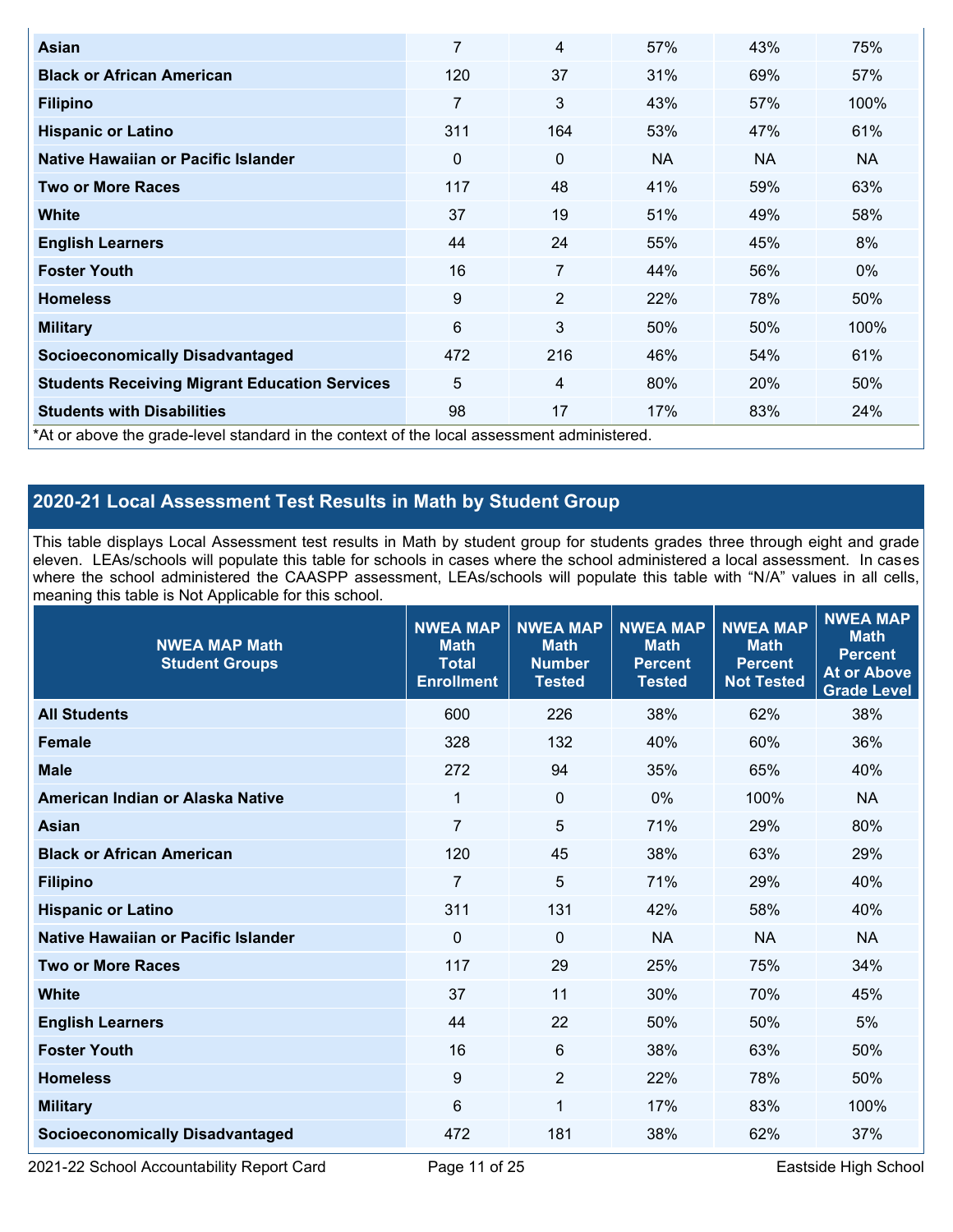| <b>Students Receiving Migrant Education Services</b> |    | 60% | 40% | 33% |
|------------------------------------------------------|----|-----|-----|-----|
| <b>Students with Disabilities</b>                    | 98 | 14% | 86% | 21% |

\*At or above the grade-level standard in the context of the local assessment administered.

## **CAASPP Test Results in Science for All Students**

This table displays the percentage of all students grades five, eight, and High School meeting or exceeding the State Standard.

The 2019-2020 data cells with N/A values indicate that the 2019-2020 data are not available due to the COVID-19 pandemic and resulting summative testing suspension. The Executive Order N-30-20 was issued which waived the assessment, accountability, and reporting requirements for the 2019-2020 school year.

For any 2020-2021 data cells with N/T values indicate that this school did not test students using the CAASPP Science.

| <b>Subject</b>                                  | <b>School</b> | <b>School</b> | <b>District</b> | <b>District</b> | <b>State</b> | <b>State</b> |
|-------------------------------------------------|---------------|---------------|-----------------|-----------------|--------------|--------------|
|                                                 | 2019-20       | 2020-21       | 12019-20        | 2020-21         | 2019-20      | 2020-21      |
| <b>Science</b><br>(grades 5, 8 and high school) | N/A           | NT            | N/A             | NI              | N/A          | 28.72        |

## **2020-21 CAASPP Test Results in Science by Student Group**

This table displays CAASPP test results in Science by student group for students grades five, eight, and High School. For any data cells with N/T values indicate that this school did not test students using the CAASPP Science.

| <b>Student Group</b>                                 | <b>Total</b><br><b>Enrollment</b> | <b>Number</b><br><b>Tested</b> | <b>Percent</b><br><b>Tested</b> | <b>Percent</b><br><b>Not Tested</b> | <b>Percent</b><br><b>Met or</b><br><b>Exceeded</b> |
|------------------------------------------------------|-----------------------------------|--------------------------------|---------------------------------|-------------------------------------|----------------------------------------------------|
| <b>All Students</b>                                  | 50                                | <b>NT</b>                      | <b>NT</b>                       | <b>NT</b>                           | <b>NT</b>                                          |
| <b>Female</b>                                        | 23                                | <b>NT</b>                      | <b>NT</b>                       |                                     |                                                    |
| <b>Male</b>                                          | 27                                | <b>NT</b>                      | <b>NT</b>                       |                                     |                                                    |
| American Indian or Alaska Native                     | 0                                 | $\mathbf 0$                    | $\mathbf 0$                     | $\mathbf 0$                         | $\mathbf 0$                                        |
| <b>Asian</b>                                         | 0                                 | 0                              | $\mathbf 0$                     | 0                                   | $\mathbf 0$                                        |
| <b>Black or African American</b>                     | 21                                | <b>NT</b>                      | <b>NT</b>                       | <b>NT</b>                           | <b>NT</b>                                          |
| <b>Filipino</b>                                      | $\Omega$                          | 0                              | $\mathbf{0}$                    | $\mathbf 0$                         | $\mathbf 0$                                        |
| <b>Hispanic or Latino</b>                            | 22                                | <b>NT</b>                      | <b>NT</b>                       | <b>NT</b>                           | <b>NT</b>                                          |
| Native Hawaiian or Pacific Islander                  | 0                                 | 0                              | $\mathbf{0}$                    | $\overline{0}$                      | $\mathbf 0$                                        |
| <b>Two or More Races</b>                             | --                                | <b>NT</b>                      | <b>NT</b>                       | <b>NT</b>                           | <b>NT</b>                                          |
| <b>White</b>                                         | --                                | <b>NT</b>                      | <b>NT</b>                       | <b>NT</b>                           | <b>NT</b>                                          |
| <b>English Learners</b>                              | --                                | <b>NT</b>                      | <b>NT</b>                       | <b>NT</b>                           | <b>NT</b>                                          |
| <b>Foster Youth</b>                                  | --                                | <b>NT</b>                      | <b>NT</b>                       | <b>NT</b>                           | <b>NT</b>                                          |
| <b>Homeless</b>                                      | --                                | <b>NT</b>                      | <b>NT</b>                       | <b>NT</b>                           | <b>NT</b>                                          |
| <b>Military</b>                                      | --                                | <b>NT</b>                      | <b>NT</b>                       | <b>NT</b>                           | <b>NT</b>                                          |
| <b>Socioeconomically Disadvantaged</b>               | 42                                | <b>NT</b>                      | <b>NT</b>                       | <b>NT</b>                           | <b>NT</b>                                          |
| <b>Students Receiving Migrant Education Services</b> | 0                                 | $\mathbf 0$                    | $\mathbf{0}$                    | $\overline{0}$                      | $\mathbf 0$                                        |
| <b>Students with Disabilities</b>                    | 16                                | <b>NT</b>                      | <b>NT</b>                       | <b>NT</b>                           | <b>NT</b>                                          |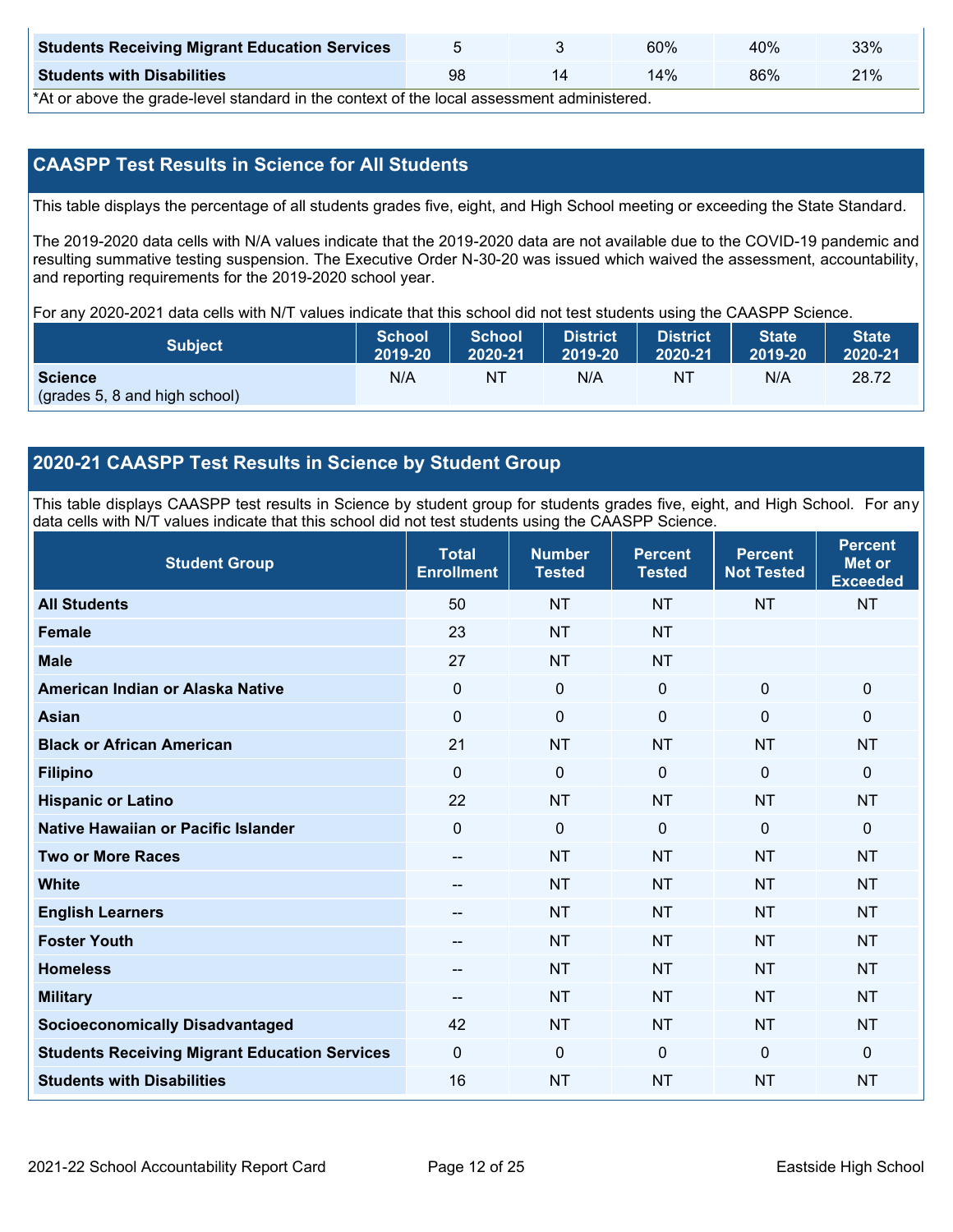## **2020-21 Career Technical Education Programs**

Eastside High School Career Technical Education (CTE) academies and pathways reflect an integrated approach to college and career preparation. Academies are small learning communities where students are cohorted and take courses together. The Biomedical Academy, a Gold Certified Linked Learning Academy, is a comprehensive program that includes rigorous academics and a four-course sequence in the Health Science and Medical Technology industry sector. The Education and Social Service Careers Academy provides a foundation for students to continue their career pathway in K-12 education or the social services profession. Students in the academy are placed in cohorts by grade level that enhances their learning experience. Guest speakers, field trips, and internship opportunities are ingrained in the academies to allow students to learn all aspects of the career-focused programs through relevant academic and technical content. Our school also offers CTE pathways, a sequence of courses, in the Arts, Media, and Entertainment and Computer Science sectors. The Arts, Media, and Entertainment sector includes courses in multi-media, stagecraft, sound engineering, film, and photography. Computer Science provides an introduction to programming language and problem-solving skills. After-school activities in CTE STEM fields give students additional opportunities to access career technical education content.

The district's CTE division supports EHS in the development and implementation of high-quality career pathways that address regional labor market needs. They work in conjunction with school sites, industry, and the community college to ensure students in the CTE programs at EHS are able to transition successfully after graduation.

## **2020-21 Career Technical Education (CTE) Participation**

| <b>Measure</b>                                                                                                                    | <b>CTE Program Participation</b> |
|-----------------------------------------------------------------------------------------------------------------------------------|----------------------------------|
| Number of Pupils Participating in CTE                                                                                             | 1.128                            |
| Percent of Pupils that Complete a CTE Program and Earn a High School Diploma                                                      | 48.1                             |
| Percent of CTE Courses that are Sequenced or Articulated Between the School and<br><b>Institutions of Postsecondary Education</b> |                                  |

## **Course Enrollment/Completion**

This table displays the course enrollment/completion of University of California (UC) and/or California State University (CSU) admission requirements.

| <b>UC/CSU Course Measure</b>                                                | <b>Percent</b> |
|-----------------------------------------------------------------------------|----------------|
| 2020-2021 Pupils Enrolled in Courses Required for UC/CSU Admission          | 93.54          |
| 2019-2020 Graduates Who Completed All Courses Required for UC/CSU Admission | 38.82          |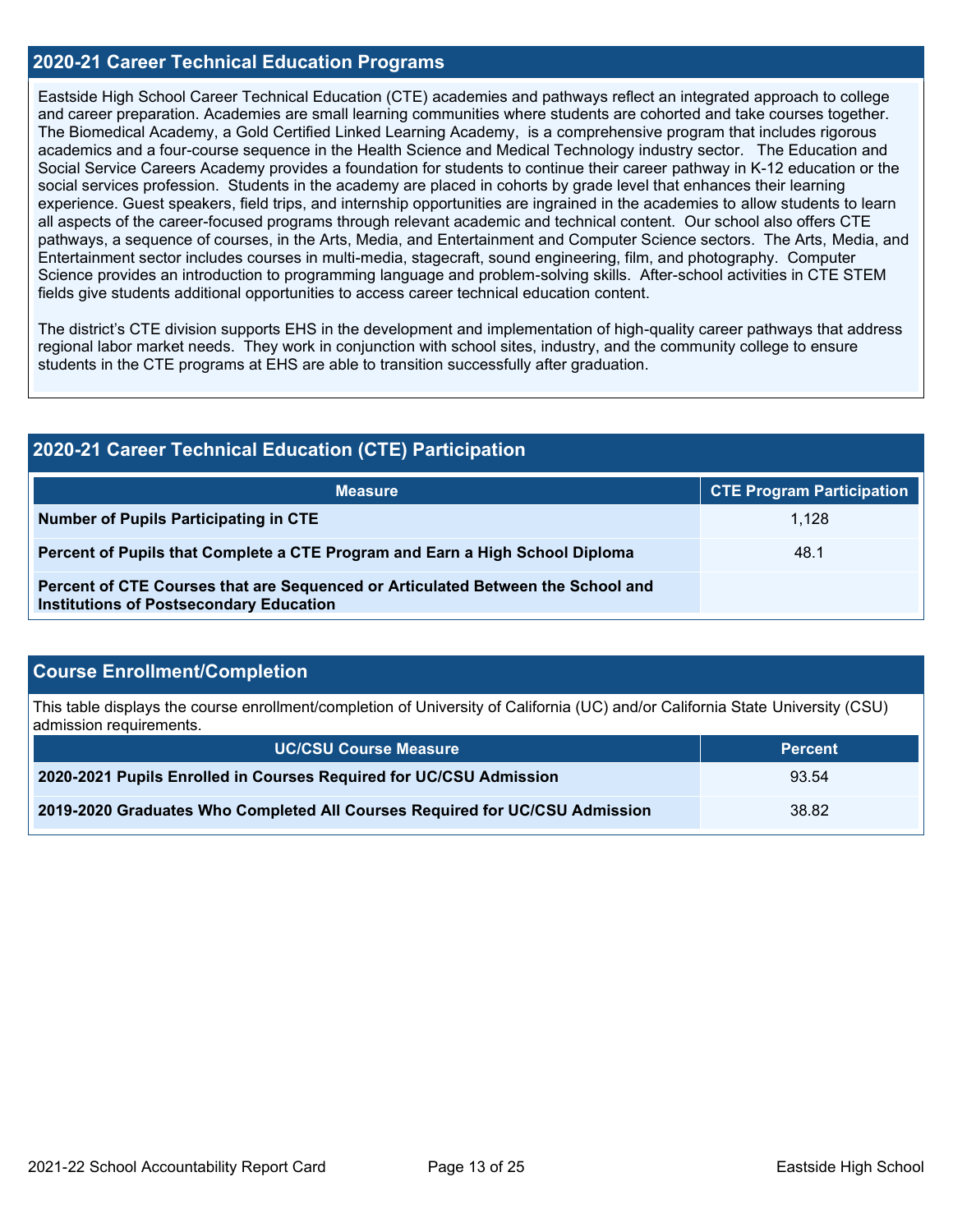## **B. Pupil Outcomes State Priority: Other Pupil Outcomes**

The SARC provides the following information relevant to the State priority: Other Pupil Outcomes (Priority 8): Pupil outcomes in the subject area of physical education.

## **2020-21 California Physical Fitness Test Results**

Due to the COVID-19 crisis, the Physical Fitness Test was suspended during the 2020-2021 school year and therefore no data are reported and each cell in this table is populated with "N/A."

| <b>Grade Level</b> | <b>Four of Six Fitness Standards</b> | <b>Five of Six Fitness Standards</b> | Percentage of Students Meeting   Percentage of Students Meeting   Percentage of Students Meeting<br><b>Six of Six Fitness Standards</b> |
|--------------------|--------------------------------------|--------------------------------------|-----------------------------------------------------------------------------------------------------------------------------------------|
| Grade 5            | N/A                                  | N/A                                  | N/A                                                                                                                                     |
| Grade 7            | N/A                                  | N/A                                  | N/A                                                                                                                                     |
| Grade 9            | N/A                                  | N/A                                  | N/A                                                                                                                                     |

## **C. Engagement State Priority: Parental Involvement**

The SARC provides the following information relevant to the State priority: Parental Involvement (Priority 3): Efforts the school district makes to seek parent input in making decisions regarding the school district and at each school site.

### **2021-22 Opportunities for Parental Involvement**

Parents are welcome to participate in school activities in a number of ways. Parents participate as members of the School Site Council, School Advisory Council, as well as participate in multiple booster clubs for various activities.

EHS employs a full-time Parent Volunteer Coordinator who facilitates parents in giving assistance and support campus-wide. EHS opened a Parent Center in 2012 to encourage PowerSchool usage and assistance to parents in filling out school-related documents. School personnel is on hand to assist parents.

Regularly scheduled EL and AVID Parent Nights and celebrations are held throughout the school year. In addition, an EL Mini-Conference was held for students and parents to highlight A-G college requirements, PSAT/SAT information and information on how to read a student transcript. A district ELAC Meeting is held each semester.

Separate conferences for each grade level, College Fair, Making College a Reality, Senior Nights, School Showcase,and other special nights for both students and parents are held throughout the year.

One a month student parent-teachers meeting

## **C. Engagement State Priority: Pupil Engagement**

The SARC provides the following information relevant to the State priority: Pupil Engagement (Priority 5):

- High school dropout rates;
- High school graduation rates; and
- Chronic Absenteeism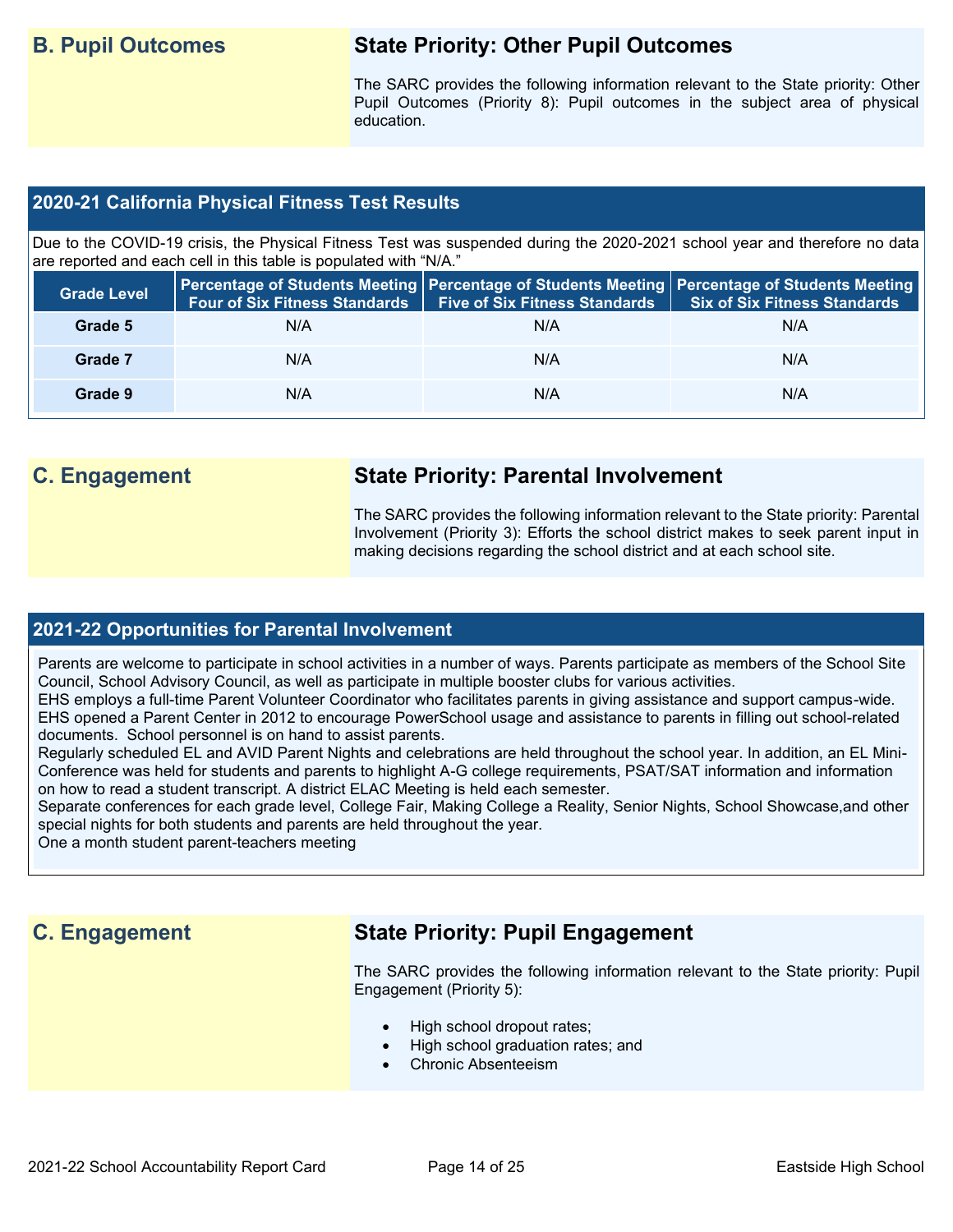## **Dropout Rate and Graduation Rate (Four-Year Cohort Rate)**

| <b>Indicator</b>       | School<br>2018-19 | <b>School</b><br>2019-20 | <b>School</b><br>2020-21 | District<br>$2018 - 19$ | <b>A</b> District V<br>2019-20 | <b>District</b><br>2020-21 | <b>State</b><br>2018-19 | <b>State</b><br>2019-20 | <b>State</b><br>$12020-21$ |
|------------------------|-------------------|--------------------------|--------------------------|-------------------------|--------------------------------|----------------------------|-------------------------|-------------------------|----------------------------|
| <b>Dropout Rate</b>    | 3.1               | 3.3                      | 16.0                     | 11.0                    | 9.7                            | 18.3                       | 9.0                     | 8.9                     | 9.4                        |
| <b>Graduation Rate</b> | 91.8              | 90.6                     | 83.6                     | 78.9                    | 76.4                           | 71.9                       | 84.5                    | 84.2                    | 83.6                       |

## **2020-21 Graduation Rate by Student Group (Four-Year Cohort Rate)**

This table displays the 2020-21 graduation rate by student group. For information on the Four-Year Adjusted Cohort Graduation Rate (ACGR), visit the CDE Adjusted Cohort Graduation Rate web page at [www.cde.ca.gov/ds/ad/acgrinfo.asp.](http://www.cde.ca.gov/ds/ad/acgrinfo.asp)

| <b>Student Group</b>                                 | <b>Number of</b><br><b>Students in Cohort</b> | <b>Number of</b><br><b>Cohort Graduates</b> | <b>Cohort</b><br><b>Graduation Rate</b> |
|------------------------------------------------------|-----------------------------------------------|---------------------------------------------|-----------------------------------------|
| <b>All Students</b>                                  | 568                                           | 475                                         | 83.6                                    |
| <b>Female</b>                                        | 289                                           | 258                                         | 89.3                                    |
| <b>Male</b>                                          | 279                                           | 217                                         | 77.8                                    |
| American Indian or Alaska Native                     | 0                                             | $\mathbf 0$                                 | 0.00                                    |
| <b>Asian</b>                                         | $\qquad \qquad -$                             | $\overline{\phantom{a}}$                    | --                                      |
| <b>Black or African American</b>                     | 132                                           | 106                                         | 80.3                                    |
| <b>Filipino</b>                                      | $\overline{\phantom{m}}$                      | $\overline{\phantom{a}}$                    | $\overline{\phantom{a}}$                |
| <b>Hispanic or Latino</b>                            | 358                                           | 309                                         | 86.3                                    |
| Native Hawaiian or Pacific Islander                  | --                                            | --                                          | --                                      |
| <b>Two or More Races</b>                             | 30                                            | 19                                          | 63.3                                    |
| <b>White</b>                                         | 36                                            | 30                                          | 83.3                                    |
| <b>English Learners</b>                              | 83                                            | 64                                          | 77.1                                    |
| <b>Foster Youth</b>                                  | 21                                            | 10                                          | 47.6                                    |
| <b>Homeless</b>                                      | 17                                            | 12                                          | 70.6                                    |
| <b>Socioeconomically Disadvantaged</b>               | 539                                           | 450                                         | 83.5                                    |
| <b>Students Receiving Migrant Education Services</b> | $\qquad \qquad -$                             | $\overline{\phantom{a}}$                    | --                                      |
| <b>Students with Disabilities</b>                    | 102                                           | 47                                          | 46.1                                    |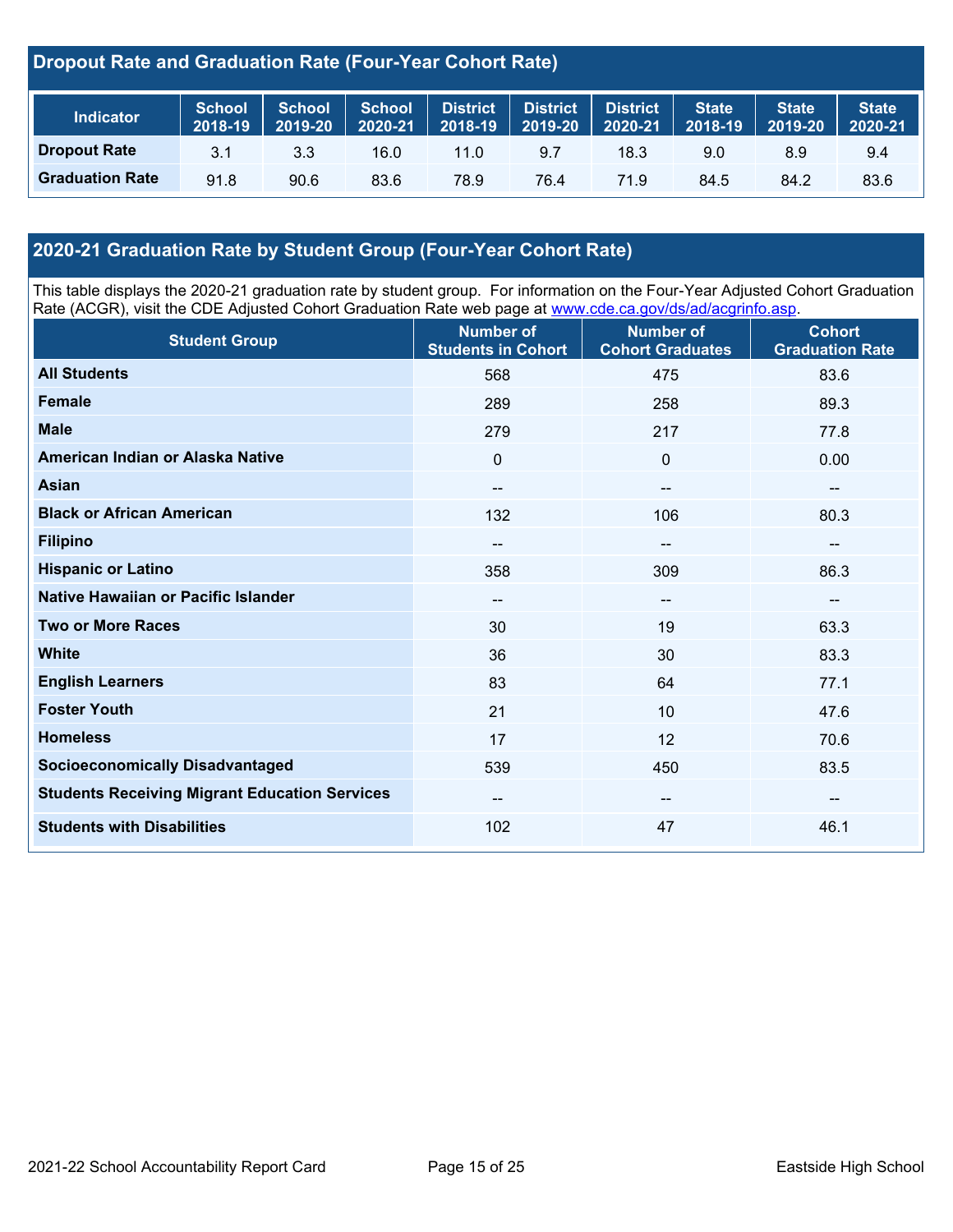## **2020-21 Chronic Absenteeism by Student Group**

| <b>Student Group</b>                                 | <b>Cumulative</b><br><b>Enrollment</b> | <b>Chronic</b><br><b>Absenteeism</b><br><b>Eligible Enrollment</b> | <b>Chronic</b><br><b>Absenteeism</b><br><b>Count</b> | <b>Chronic</b><br><b>Absenteeism</b><br><b>Rate</b> |
|------------------------------------------------------|----------------------------------------|--------------------------------------------------------------------|------------------------------------------------------|-----------------------------------------------------|
| <b>All Students</b>                                  | 2847                                   | 2786                                                               | 680                                                  | 24.4                                                |
| <b>Female</b>                                        | 1391                                   | 1366                                                               | 315                                                  | 23.1                                                |
| <b>Male</b>                                          | 1456                                   | 1420                                                               | 365                                                  | 25.7                                                |
| American Indian or Alaska Native                     | 5                                      | 5                                                                  | 3                                                    | 60.0                                                |
| Asian                                                | 14                                     | 14                                                                 | 1                                                    | 7.1                                                 |
| <b>Black or African American</b>                     | 681                                    | 663                                                                | 223                                                  | 33.6                                                |
| <b>Filipino</b>                                      | 34                                     | 33                                                                 | $\Omega$                                             | 0.0                                                 |
| <b>Hispanic or Latino</b>                            | 1787                                   | 1756                                                               | 371                                                  | 21.1                                                |
| Native Hawaiian or Pacific Islander                  | 4                                      | $\overline{4}$                                                     | $\Omega$                                             | 0.0                                                 |
| <b>Two or More Races</b>                             | 158                                    | 150                                                                | 44                                                   | 29.3                                                |
| <b>White</b>                                         | 164                                    | 161                                                                | 38                                                   | 23.6                                                |
| <b>English Learners</b>                              | 324                                    | 314                                                                | 91                                                   | 29.0                                                |
| <b>Foster Youth</b>                                  | 98                                     | 91                                                                 | 32                                                   | 35.2                                                |
| <b>Homeless</b>                                      | 29                                     | 27                                                                 | 11                                                   | 40.7                                                |
| <b>Socioeconomically Disadvantaged</b>               | 2382                                   | 2338                                                               | 600                                                  | 25.7                                                |
| <b>Students Receiving Migrant Education Services</b> | 22                                     | 22                                                                 | 1                                                    | 4.5                                                 |
| <b>Students with Disabilities</b>                    | 526                                    | 507                                                                | 173                                                  | 34.1                                                |

# **C. Engagement State Priority: School Climate**

The SARC provides the following information relevant to the State priority: School Climate (Priority 6):

- Pupil suspension rates;
- Pupil expulsion rates; and
- Other local measures on the sense of safety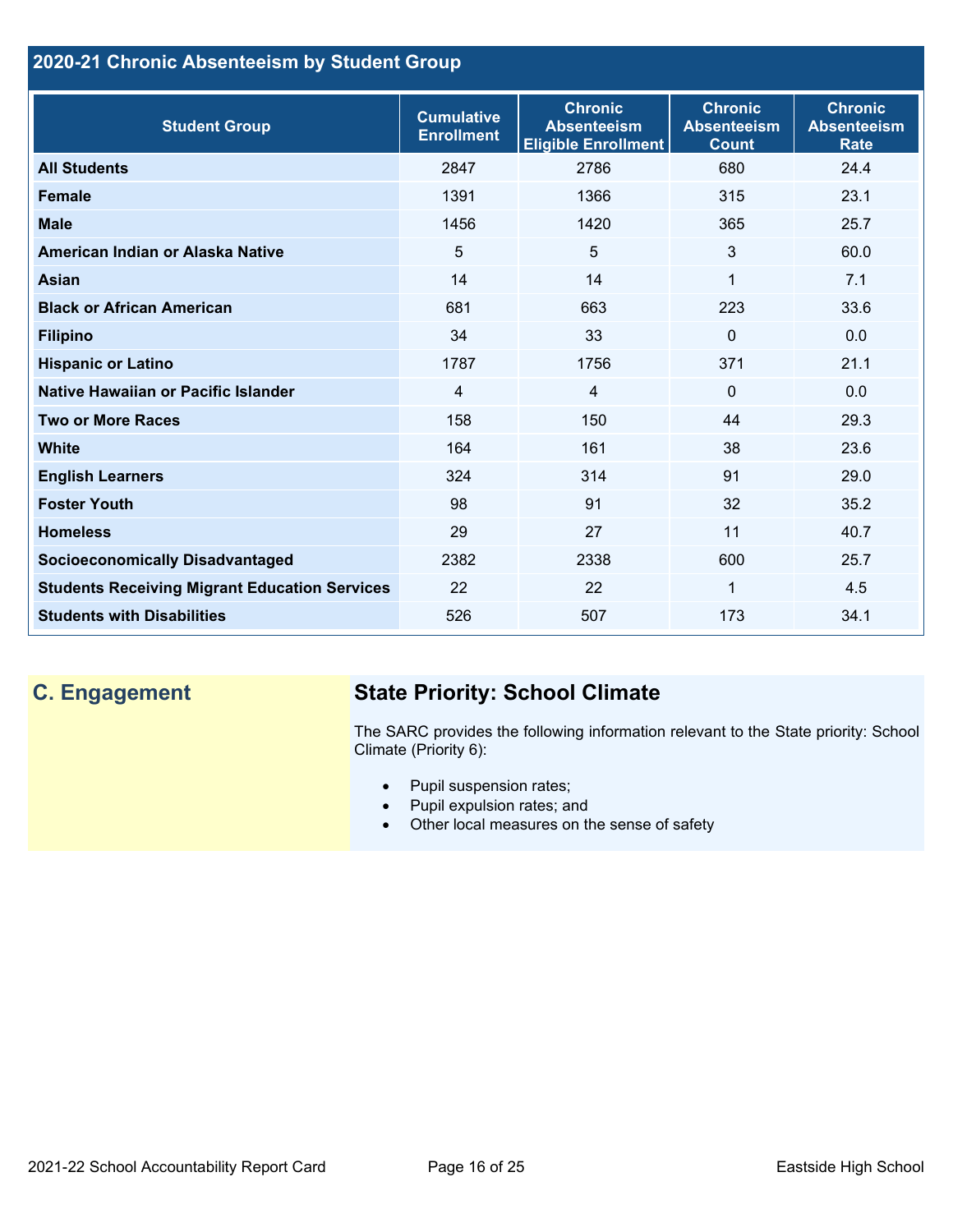## **Suspensions and Expulsions**

This table displays suspensions and expulsions data collected between July through June, each full school year respectively. Data collected during the 2020-21 school year may not be comparable to earlier years of this collection due to differences in learning mode instruction in response to the COVID-19 pandemic.

| <b>Subject</b>     | <b>School</b><br>2018-19 | <b>School</b><br>2020-21 | <b>District</b><br>2018-19 | <b>District</b><br>2020-21 | <b>State</b><br>2018-19 | <b>State</b><br>2020-21 |
|--------------------|--------------------------|--------------------------|----------------------------|----------------------------|-------------------------|-------------------------|
| <b>Suspensions</b> | 8.70                     | 0.04                     | 7.95                       | 0.07                       | 3.47                    | 0.20                    |
| <b>Expulsions</b>  | 0.15                     | 0.00                     | 0.24                       | 0.00                       | 0.08                    | 0.00                    |

This table displays suspensions and expulsions data collected between July through February, partial school year due to the COVID-19 pandemic. The 2019-2020 suspensions and expulsions rate data are not comparable to other year data because the 2019-2020 school year is a partial school year due to the COVID-19 crisis. As such, it would be inappropriate to make any comparisons in rates of suspensions and expulsions in the 2019-2020 school year compared to other school years.

| <b>Subject</b>     | <b>School</b><br>2019-20 | <b>District</b><br>2019-20 | <b>State</b><br>2019-20 |
|--------------------|--------------------------|----------------------------|-------------------------|
| <b>Suspensions</b> | 6.04                     | 5.43                       | 2.45                    |
| <b>Expulsions</b>  | 0.07                     | 0.12                       | 0.05                    |

## **2020-21 Suspensions and Expulsions by Student Group**

| <b>Student Group</b>                                 | <b>Suspensions Rate</b> | <b>Expulsions Rate</b> |
|------------------------------------------------------|-------------------------|------------------------|
| <b>All Students</b>                                  | 0.04                    | 0.00                   |
| <b>Female</b>                                        | 0.00                    | 0.00                   |
| <b>Male</b>                                          | 0.07                    | 0.00                   |
| American Indian or Alaska Native                     | 0.00                    | 0.00                   |
| Asian                                                | 0.00                    | 0.00                   |
| <b>Black or African American</b>                     | 0.15                    | 0.00                   |
| <b>Filipino</b>                                      | 0.00                    | 0.00                   |
| <b>Hispanic or Latino</b>                            | 0.00                    | 0.00                   |
| Native Hawaiian or Pacific Islander                  | 0.00                    | 0.00                   |
| <b>Two or More Races</b>                             | 0.00                    | 0.00                   |
| <b>White</b>                                         | 0.00                    | 0.00                   |
| <b>English Learners</b>                              | 0.00                    | 0.00                   |
| <b>Foster Youth</b>                                  | 0.00                    | 0.00                   |
| <b>Homeless</b>                                      | 0.00                    | 0.00                   |
| <b>Socioeconomically Disadvantaged</b>               |                         |                        |
| <b>Students Receiving Migrant Education Services</b> | 0.00                    | 0.00                   |
| <b>Students with Disabilities</b>                    |                         |                        |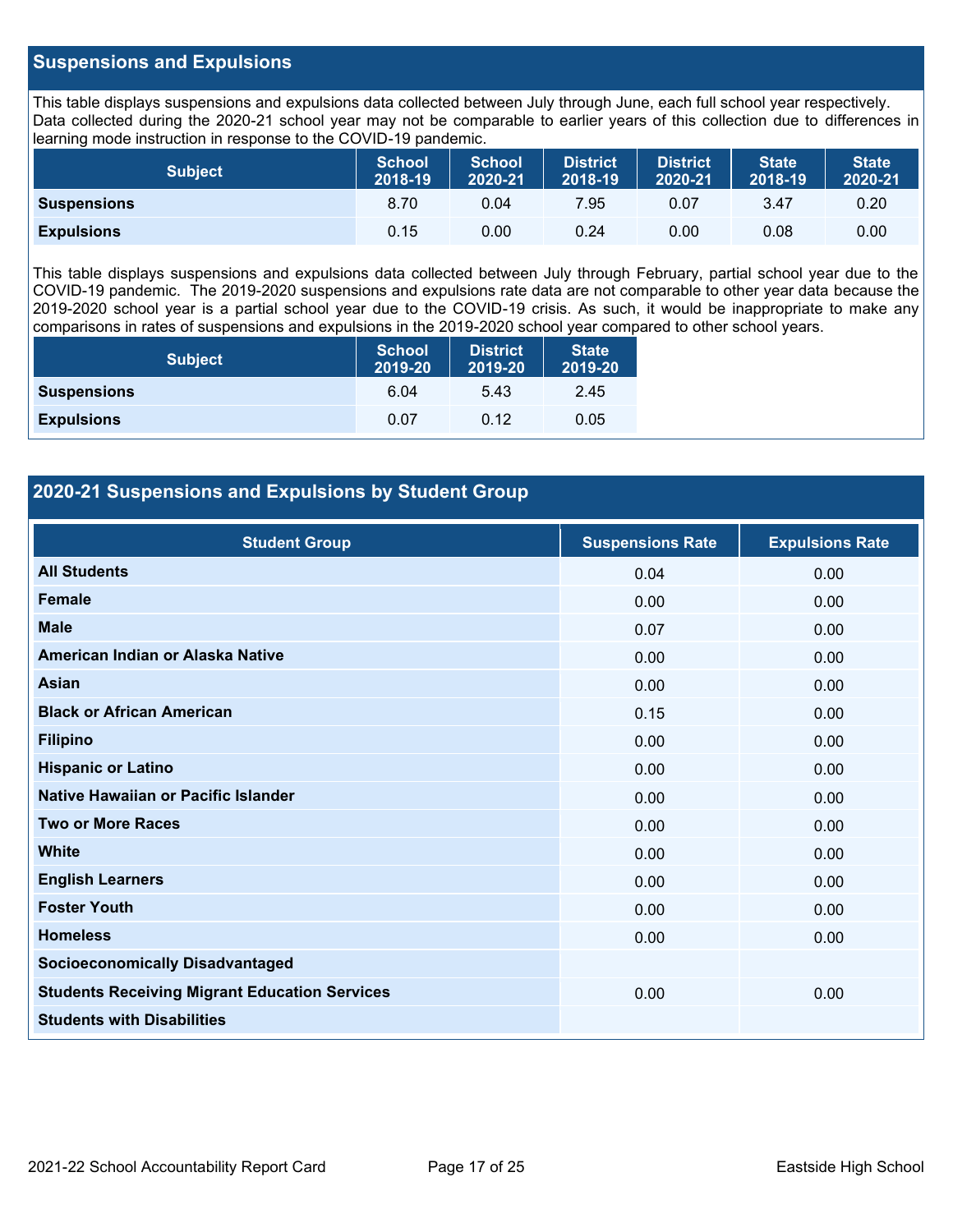### **2021-22 School Safety Plan**

Our Safety plan is a resource of information designed to assist our staff in dealing with crime and emergencies on campus. The information in the plan encompasses the following areas: crime assessment, policy, and procedures, evacuation plans, people and programs, physical environment and compliance. It is designed to maintain consistency regardless of which staff member or administrator is dealing with situations on campus. A complete copy of the School Safety Plans can be obtained in the Administration Office.

Our focus areas include increasing school safety while expanding and emphasizing school pride by reducing referrals for fighting, gang activity, and graffiti. The Staff of EHS is trained to identify and recognize signs of at-risk youth and how to access resources and programs within the EHS community. Evacuation and Lock Down Drills are held on a quarterly and monthly basis.

Eastside High School requires all students to present their IDs prior to entering campus. An additional campus supervisor will patrol the perimeter of EHS during school hours. In support of students' emotional and social development, EHS has identified six mentors to work with students throughout the day helping them to focus on their attendance, academic and school participation.

District Statement: We want our community to be aware of our continued commitment to safety which includes multiple, proactive approaches to fortifying security throughout our schools.

In April and June 2018, we conducted safety reviews of our campuses that resulted in the implementation of enhanced safety measures. These measures vary by school and include enhanced fencing, additional security and counseling personnel, updated surveillance cameras, front entrance modifications, and door locking devices. We also incorporated additional training with the Lancaster Sheriff's Station and revised student, staff and visitor identification processes.

For more than 25 years, we have had a dedicated school deputy on campus each day. In addition to this, we continue to focus on our students' social emotional needs through various programs and counseling outreach, provide safety training to our students and staff, and underscore the importance of vigilance through "See Something, Say Something." Our district and site websites have links to confidential student referral forms, where students and parents are able to submit safety concerns for administration to address.

## **2018-19 Secondary Average Class Size and Class Size Distribution**

This table displays the 2018-19 average class size and class size distribution. The columns titled "Number of Classes" indicates how many classes fall into each size category (a range of total students per classroom). At the secondary school level, this information is reported by subject area rather than grade level.

| <b>Subject</b>               | Average<br><b>Class</b><br><b>Size</b> | <b>1-22 Students</b> | Number of Classes with   Number of Classes with  <br>23-32 Students | Number of Classes with<br>33+ Students |
|------------------------------|----------------------------------------|----------------------|---------------------------------------------------------------------|----------------------------------------|
| <b>English Language Arts</b> | 22                                     | 48                   | 25                                                                  | 39                                     |
| <b>Mathematics</b>           | 26                                     | 25                   | 22                                                                  | 38                                     |
| <b>Science</b>               | 26                                     | 15                   | 15                                                                  | 27                                     |
| <b>Social Science</b>        | 24                                     | 26                   | 12                                                                  | 35                                     |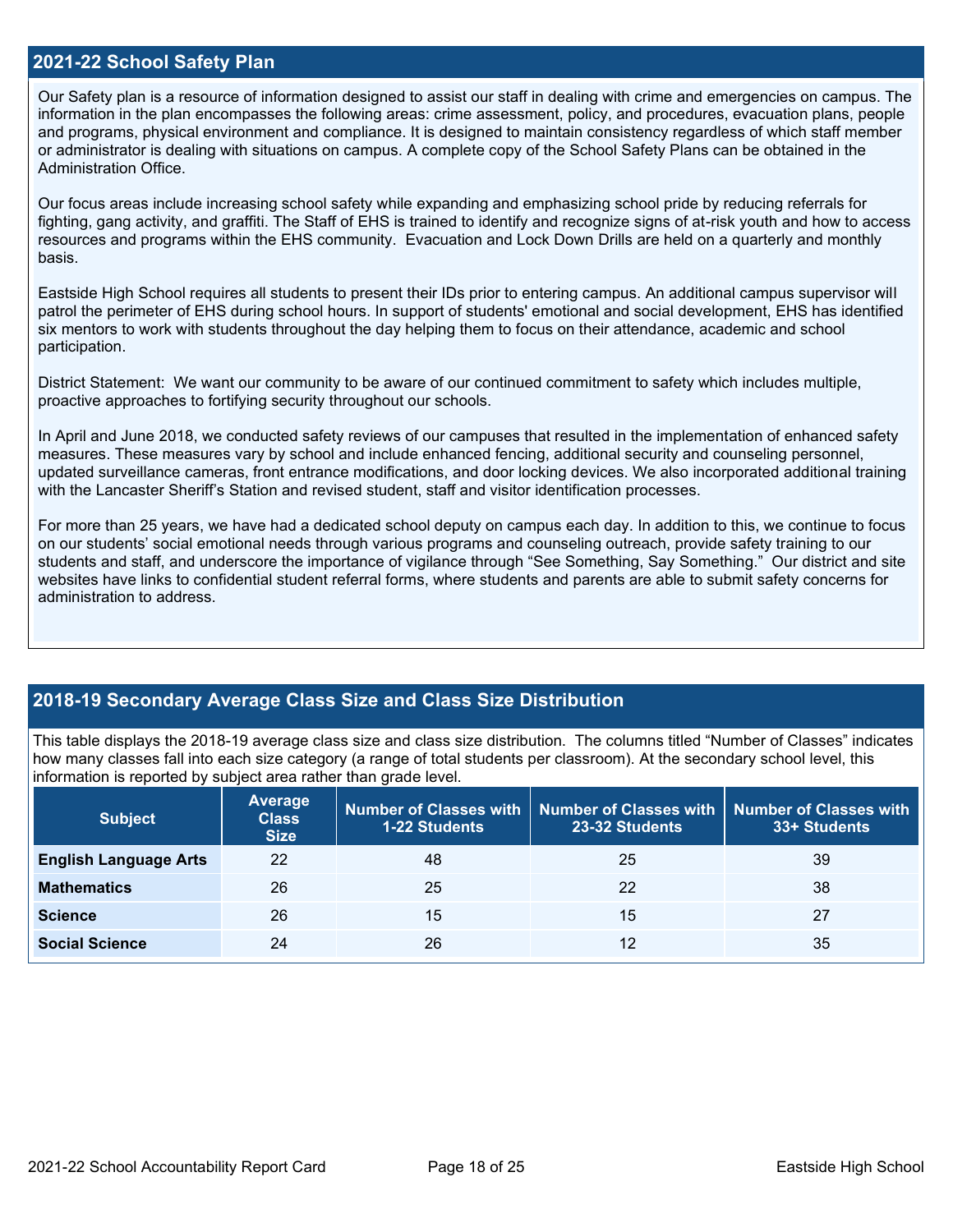## **2019-20 Secondary Average Class Size and Class Size Distribution**

This table displays the 2019-20 average class size and class size distribution. The columns titled "Number of Classes" indicates how many classes fall into each size category (a range of total students per classroom). At the secondary school level, this information is reported by subject area rather than grade level.

| <b>Subject</b>               | <b>Average</b><br><b>Class</b><br><b>Size</b> | <b>1-22 Students</b> | Number of Classes with   Number of Classes with<br>23-32 Students | <b>Number of Classes with</b><br>33+ Students |
|------------------------------|-----------------------------------------------|----------------------|-------------------------------------------------------------------|-----------------------------------------------|
| <b>English Language Arts</b> | 20                                            | 66                   | 30                                                                | 36                                            |
| <b>Mathematics</b>           | 22                                            | 42                   | 35                                                                | 29                                            |
| <b>Science</b>               | 23                                            | 25                   | 20                                                                | 22                                            |
| <b>Social Science</b>        | 22                                            | 37                   | 13                                                                | 35                                            |

## **2020-21 Secondary Average Class Size and Class Size Distribution**

This table displays the 2020-21 average class size and class size distribution. The columns titled "Number of Classes" indicates how many classes fall into each size category (a range of total students per classroom). At the secondary school level, this information is reported by subject area rather than grade level.

| <b>Subject</b>               | <b>Average</b><br><b>Class</b><br><b>Size</b> | Number of Classes with  <br><b>1-22 Students</b> | 23-32 Students | Number of Classes with   Number of Classes with<br>33+ Students |
|------------------------------|-----------------------------------------------|--------------------------------------------------|----------------|-----------------------------------------------------------------|
| <b>English Language Arts</b> | 20                                            | 66                                               | 41             | 29                                                              |
| <b>Mathematics</b>           | 22                                            | 46                                               | 35             | 28                                                              |
| <b>Science</b>               | 23                                            | 27                                               | 18             | 24                                                              |
| <b>Social Science</b>        | 24                                            | 31                                               | 13             | 40                                                              |

## **2020-21 Ratio of Pupils to Academic Counselor**

This table displays the ratio of pupils to Academic Counselor. One full time equivalent (FTE) equals one staff member working full time; one FTE could also represent two staff members who each work 50 percent of full time.

| <b>Title</b>                        | Ratio |
|-------------------------------------|-------|
| <b>Pupils to Academic Counselor</b> | 445.7 |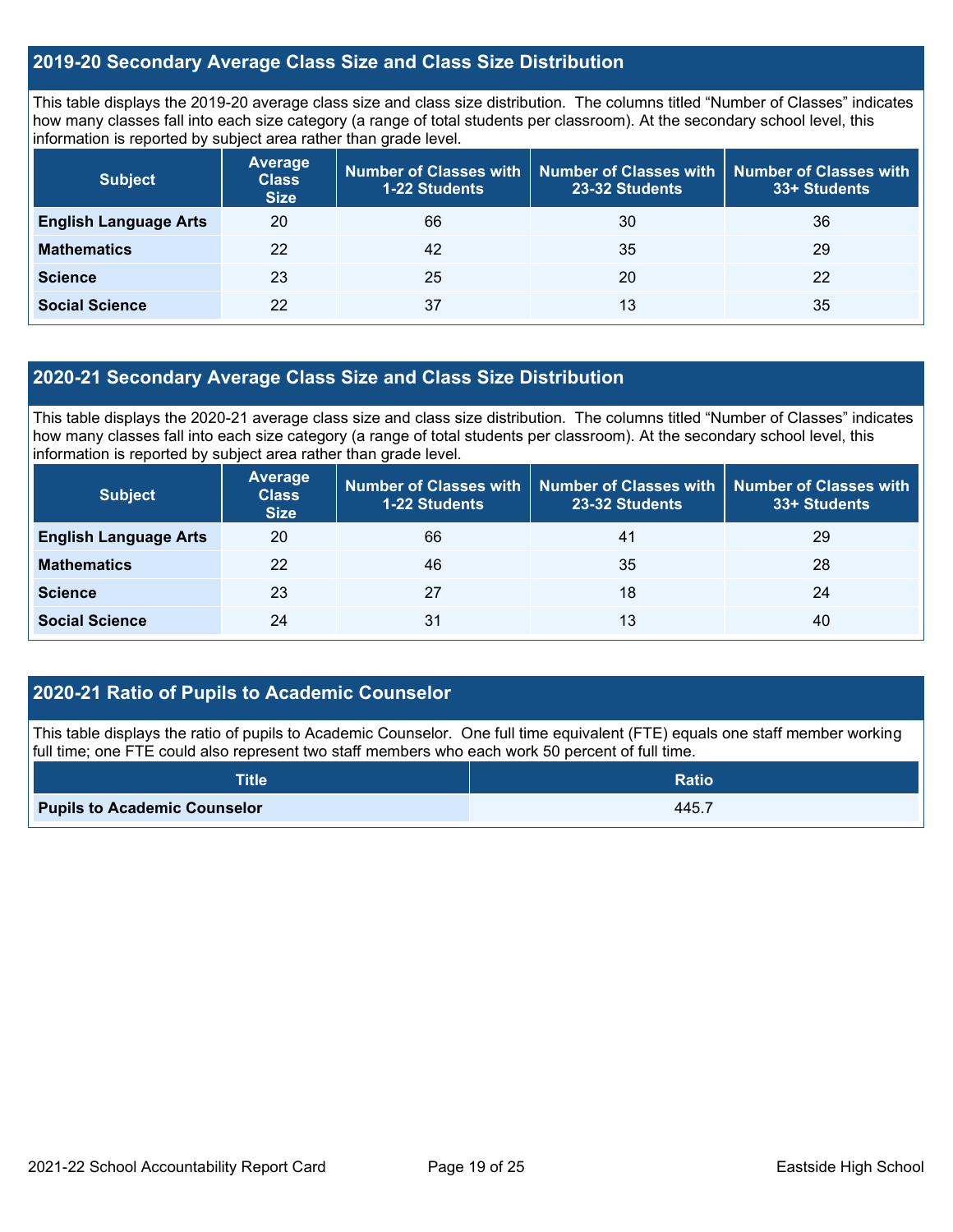## **2020-21 Student Support Services Staff**

This table displays the number of FTE support staff assigned to this school. One full time equivalent (FTE) equals one staff member working full time; one FTE could also represent two staff members who each work 50 percent of full time.

| <b>Title</b>                                                         | <b>Number of FTE Assigned to School</b> |
|----------------------------------------------------------------------|-----------------------------------------|
| <b>Counselor (Academic, Social/Behavioral or Career Development)</b> | 6                                       |
| Library Media Teacher (Librarian)                                    | $\mathbf{0}$                            |
| <b>Library Media Services Staff (Paraprofessional)</b>               | $\mathbf{0}$                            |
| <b>Psychologist</b>                                                  | 2                                       |
| <b>Social Worker</b>                                                 | $\Omega$                                |
| <b>Speech/Language/Hearing Specialist</b>                            | 1.4                                     |
| <b>Resource Specialist (non-teaching)</b>                            | $\mathbf{0}$                            |
| <b>Other</b>                                                         | 3.4                                     |

## **2019-20 Expenditures Per Pupil and School Site Teacher Salaries**

This table displays the 2019-20 expenditures per pupil and average teach salary for this school. Cells with N/A values do not require data.

| <b>Level</b>                                         | <b>Total</b><br><b>Expenditures</b><br><b>Per Pupil</b> | <b>Expenditures</b><br><b>Per Pupil</b><br>(Restricted) | <b>Expenditures</b><br><b>Per Pupil</b><br>(Unrestricted) | <b>Average</b><br><b>Teacher</b><br><b>Salary</b> |
|------------------------------------------------------|---------------------------------------------------------|---------------------------------------------------------|-----------------------------------------------------------|---------------------------------------------------|
| <b>School Site</b>                                   | \$8,826.04                                              | \$3,053.65                                              | \$5.772.40                                                | \$117,142.27                                      |
| <b>District</b>                                      | N/A                                                     | N/A                                                     | \$6,327.41                                                | \$82,536                                          |
| <b>Percent Difference - School Site and District</b> | N/A                                                     | N/A                                                     | $-9.2$                                                    | 34.7                                              |
| <b>State</b>                                         |                                                         |                                                         | \$8.444                                                   | \$92,222                                          |
| <b>Percent Difference - School Site and State</b>    | N/A                                                     | N/A                                                     | $-37.6$                                                   | 23.8                                              |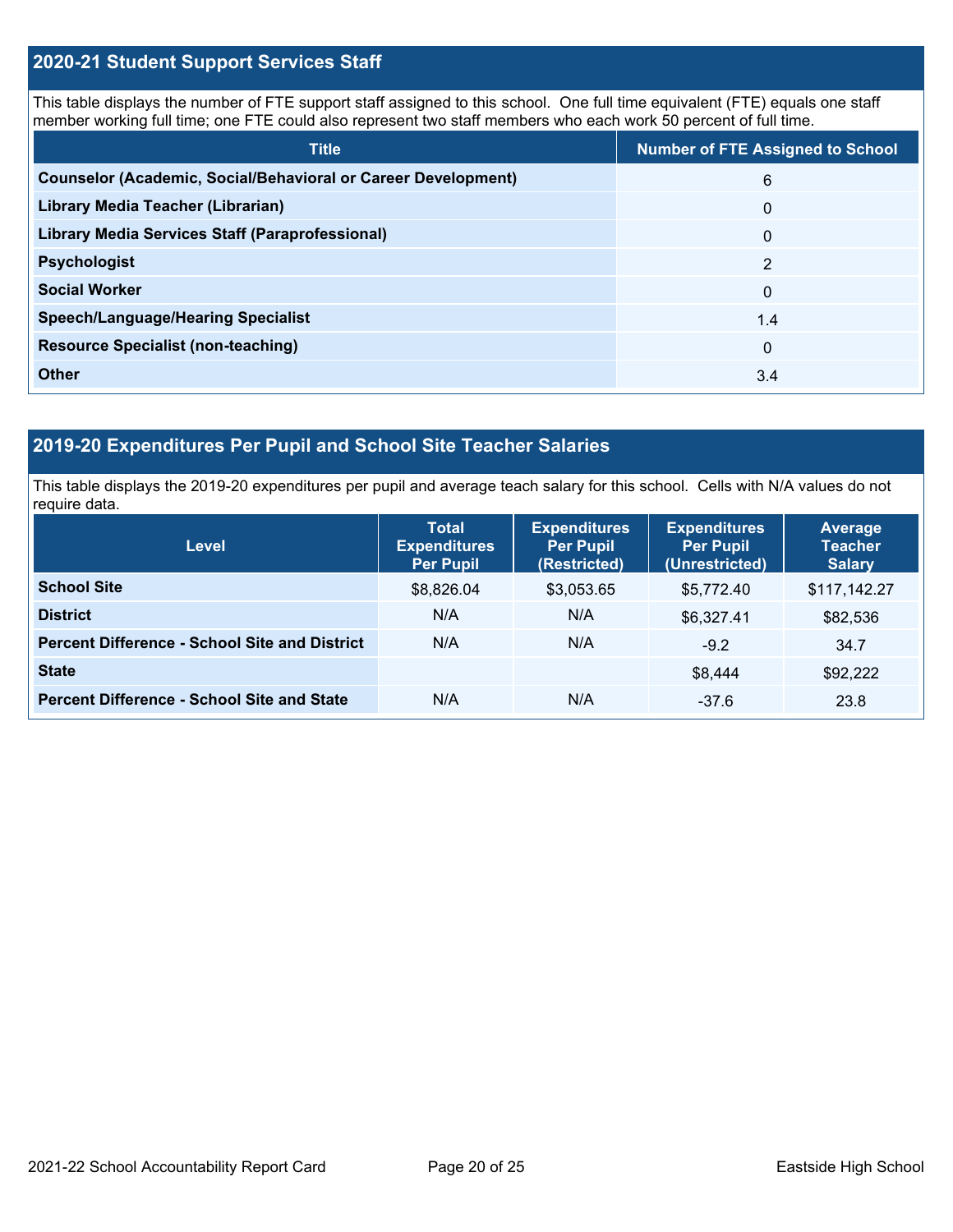### **2020-21 Types of Services Funded**

Eastside High School is currently a school-wide Title I school, with a majority of its students qualifying for Title I funds. Literacy Support classes are offered for students who do not read and write at grade level. These classes use Read 180 to teach reading and writing skills so students maintain literary skills at or above grade level. The use of daily planners supports organizational skills, time management and school-to-home communication.

The Special Education program, an inclusion model, provides assistance from instructional aides and special education teachers in the classroom to support all students in meeting the standards. Literacy Support and ESS classes provide time to ensure goals for each Special Education student are met. Teachers and the Special Education support staff implement student accommodations to ensure the opportunity for academic success. A Teacher on Special Assignment also provides ongoing staff development and is present during transition IEPs for students coming to high school from feeder schools.

We offer the LINK Program, a mentor program specifically designed for the transition from Junior High to High School. Through this program, 9th grade students attend a summer orientation and various activities throughout the year. In addition, our AVID Program, which encourages college readiness, currently serves several hundred students. EHS is currently honored as an AVID Demonstration School.

Math Intervention and support classes such as Algebra 1 Support and math support are offered.

Coordinated Academic Maintenance Program (CAMP) is in effect for credit recovery, tutoring, and supplemental instruction. Through this program, students also have opportunities for enrichment and grade improvement to become A-G eligible. Tutoring is offered most days after school in the library.

## **2019-20 Teacher and Administrative Salaries**

This table displays the 2019-20 Teacher and Administrative salaries. For detailed information on salaries, see the CDE Certification Salaries & Benefits web page at [http://www.cde.ca.gov/ds/fd/cs/.](http://www.cde.ca.gov/ds/fd/cs/)

| Category                                             | <b>District</b><br><b>Amount</b> | <b>State Average</b><br>for Districts<br>in Same Category |
|------------------------------------------------------|----------------------------------|-----------------------------------------------------------|
| <b>Beginning Teacher Salary</b>                      | \$43.341                         | \$54,687                                                  |
| <b>Mid-Range Teacher Salary</b>                      | \$78,888                         | \$92,222                                                  |
| <b>Highest Teacher Salary</b>                        | \$111,782                        | \$114,208                                                 |
| <b>Average Principal Salary (Elementary)</b>         | \$0                              | \$143,647                                                 |
| <b>Average Principal Salary (Middle)</b>             | \$0                              | \$145,785                                                 |
| <b>Average Principal Salary (High)</b>               | \$137,990                        | \$162,322                                                 |
| <b>Superintendent Salary</b>                         | \$308,342                        | \$258,950                                                 |
| <b>Percent of Budget for Teacher Salaries</b>        | 30%                              | 32%                                                       |
| <b>Percent of Budget for Administrative Salaries</b> | 5%                               | 5%                                                        |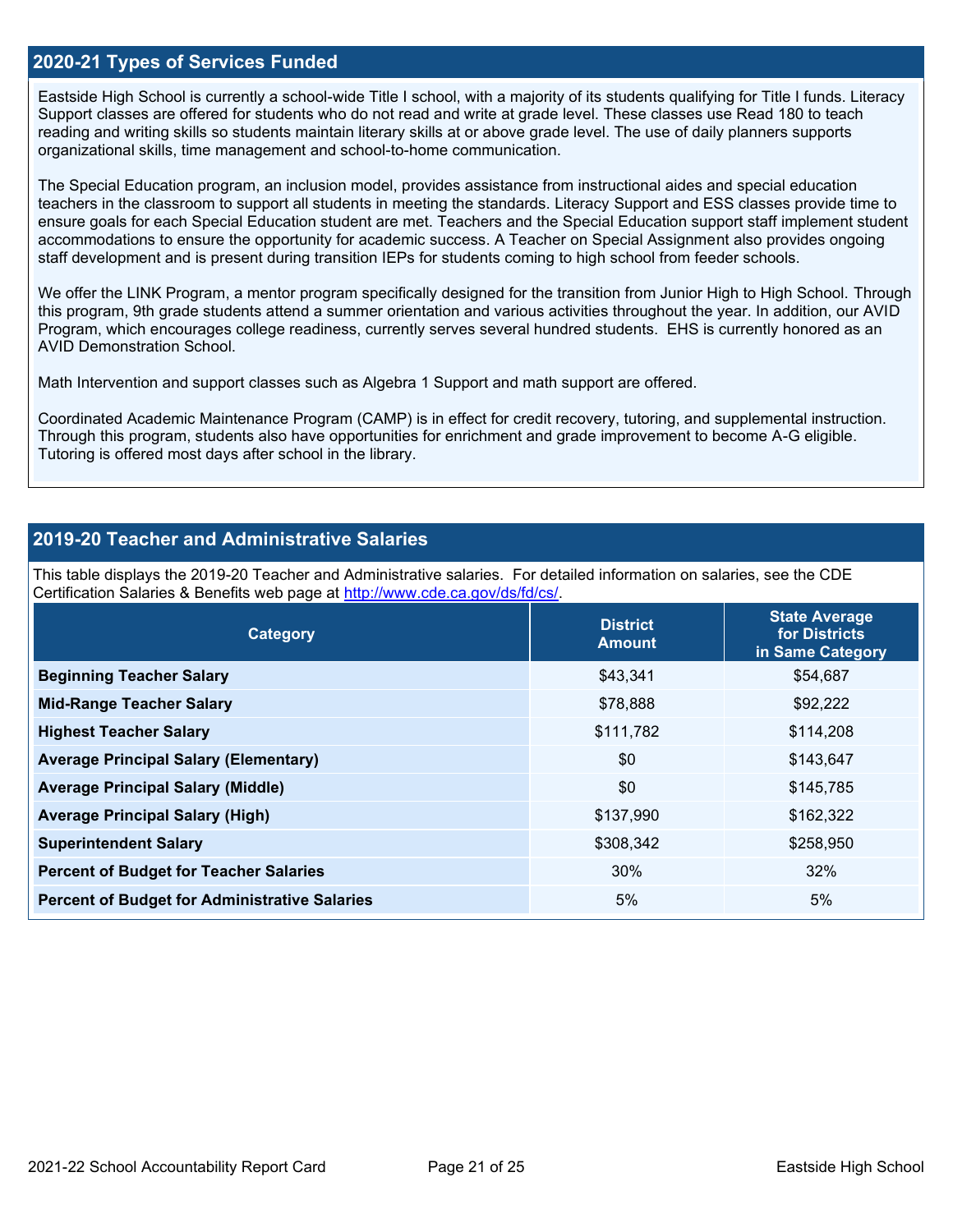| 2020-21 Advanced Placement (AP) Courses                                  |      |
|--------------------------------------------------------------------------|------|
| This table displays the percent of student in AP courses at this school. |      |
| <b>Percent of Students in AP Courses</b>                                 | 29.3 |

This table displays the number of AP courses offered at this school where there are student course enrollments of at least one student.

| <b>Subject</b>                  | <b>Number of AP Courses Offered</b> |  |
|---------------------------------|-------------------------------------|--|
| <b>Computer Science</b>         | 0                                   |  |
| <b>English</b>                  | 11                                  |  |
| <b>Fine and Performing Arts</b> | 1                                   |  |
| <b>Foreign Language</b>         | $\overline{2}$                      |  |
| <b>Mathematics</b>              | 5                                   |  |
| <b>Science</b>                  | 2                                   |  |
| <b>Social Science</b>           | 23                                  |  |
| <b>Total AP Courses Offered</b> | 44                                  |  |

## **Professional Development**

Teachers have multiple opportunities to participate in voluntary and mandatory professional development sessions. These take place during staff meetings, department meetings, Professional Learning Communities, and other optional Professional Development sessions that occur monthly outside of the school day. In addition, teachers have the option of attending district trainings and/or collaborating either during the school day or after school. Finally, teachers are given opportunities to attend conferences outside of the district through LACOE, the College Board, and other agencies in conjunction with district offered pd.

To support teachers in implementing the various professional development initiatives, Eastside High School has identified a variety of instructional partners and coordinators who have varying periods of release time to observe, conference, plan, and co-teach with other teachers. Teachers are encouraged to observe each other in implementing strategies, and consistent follow-up in Professional Development sessions ensures that there is a clear focus and direction to our Professional Development. The professional development plan continues to evolve based on data collected and identified the needs of our faculty, staff, and students.

All teachers are trained in AVID Strategies (WICOR), Catapult, (Anatomy of a Lesson) and new teachers have an IP who works with them. New teachers go through AVTI for support

This table displays the number of school days dedicated to staff development and continuous improvement.

| <b>Subject</b>                                                                  |  | 2019-20   2020-21   2021-22 |  |
|---------------------------------------------------------------------------------|--|-----------------------------|--|
| Number of school days dedicated to Staff Development and Continuous Improvement |  |                             |  |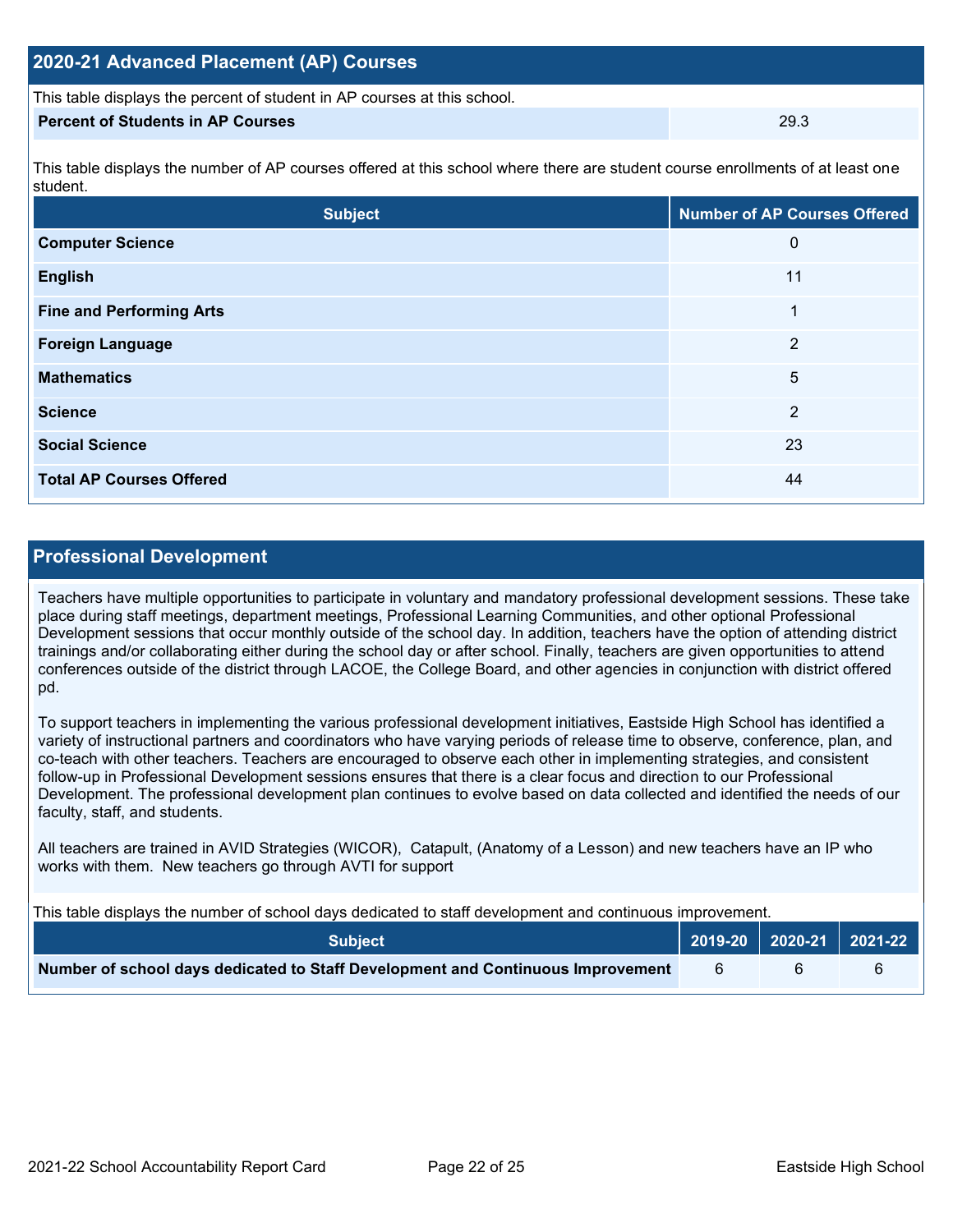# **Antelope Valley Union High School District 2020-21 Local Accountability Report Card (LARC) Addendum**

## **Local Accountability Report Card (LARC) Addendum**

**2020-21 Local Accountability Report Card (LARC) Addendum Overview**



On July 14, 2021, the California State Board of Education (SBE) determined that the California Department of Education (CDE) will use the SARC as the mechanism to conduct a one-time data collection of the LEA-level aggregate test results of all school's local assessments administered during the 2020–2021 school year in order to meet the federal Every Students Succeeds Act (ESSA) reporting requirement for the Local Educational Agency Accountability Report Cards (LARCs).

Each local educational agency (LEA) is responsible for preparing and posting their annual LARC in accordance with the federal ESSA. As a courtesy, the CDE prepares and posts the LARCs on behalf of all LEAs.

Only for the 2020–2021 school year and the 2020–2021 LARCs, LEAs are required to report their aggregate local assessments test results at the LEA-level to the CDE by populating the tables below via the SARC. These data will be used to meet the LEAs' federal requirement for their LARCs. Note that it is the responsibility of the school and LEA to ensure that all student privacy and suppression rules are in place when reporting data in Tables 3 and 4 in the Addendum, as applicable.

The tables below are not part of the SBE approved 2020–2021 SARC template but rather are the mechanism by which these required data will be collected from LEAs.

For purposes of the LARC and the following tables, an LEA is defined as a school district, a county office of education, or a direct funded charter school.

| <b>2021-22 District Contact Information</b> |                                            |  |  |
|---------------------------------------------|--------------------------------------------|--|--|
| <b>District Name</b>                        | Antelope Valley Union High School District |  |  |
| <b>Phone Number</b>                         | 661-948-7655                               |  |  |
| Superintendent                              | Greg Nehen                                 |  |  |
| <b>Email Address</b>                        | gnehen@avhsd.org                           |  |  |
| <b>District Website Address</b>             | www.avdistrict.org                         |  |  |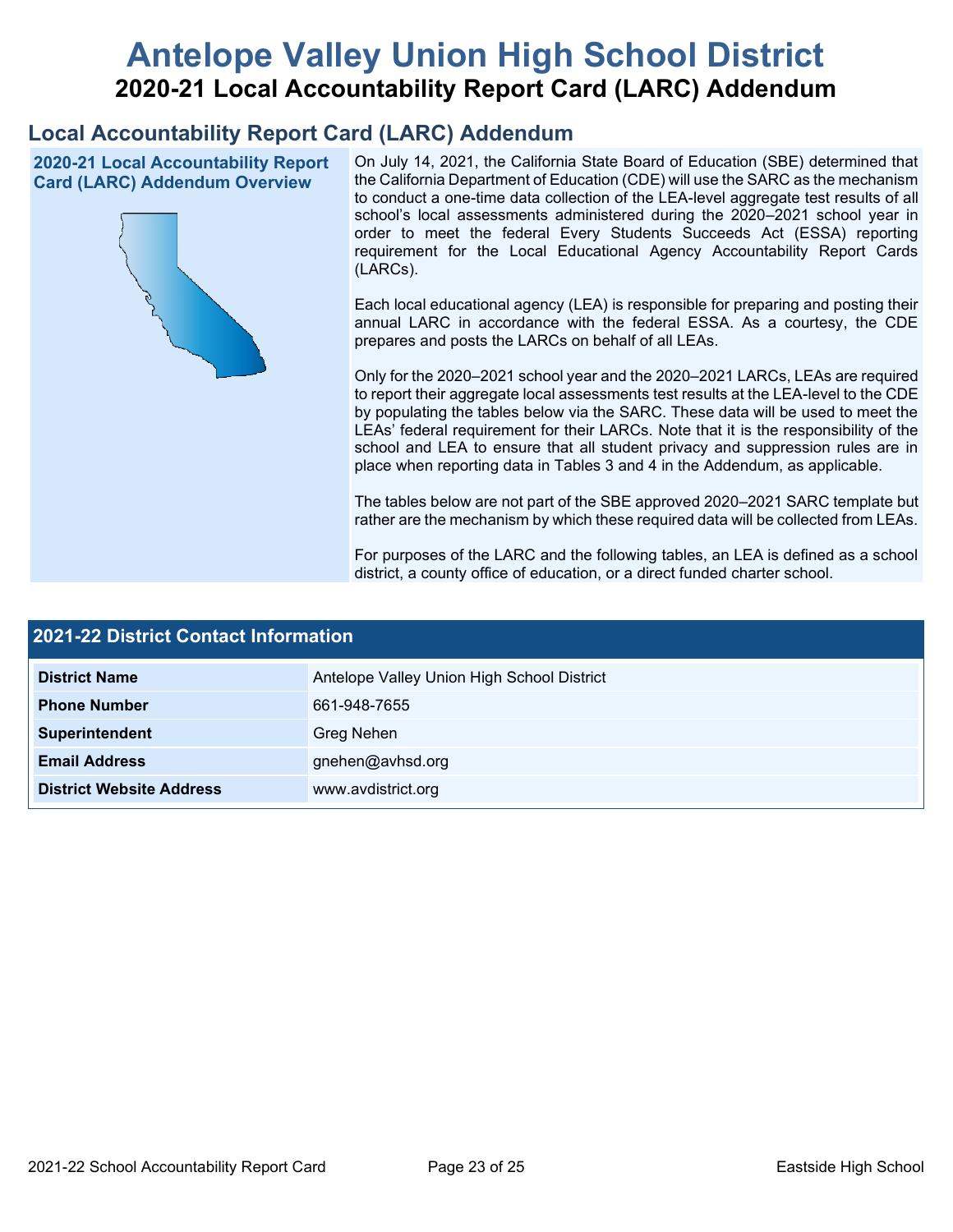## **2020-21 CAASPP Test Results in ELA by Student Group**

This table displays CAASPP test results in ELA by student group for students grades three through eight and grade eleven taking and completing a state-administered assessment. The CDE will populate this table for schools in cases where the school administered the CAASPP assessment. In cases where the school administered a local assessment instead of CAASPP, the CDE will populate this table with "NT" values, meaning this school did not test students using the CAASPP. See the local assessment(s) table for more information.

| <b>CAASPP</b><br><b>Student Groups</b>               | <b>CAASPP</b><br><b>Total</b><br><b>Enrollment</b> | <b>CAASPP</b><br><b>Number</b><br><b>Tested</b> | <b>CAASPP</b><br><b>Percent</b><br><b>Tested</b> | <b>CAASPP</b><br><b>Percent</b><br><b>Not Tested</b> | <b>CAASPP</b><br><b>Percent</b><br>Met or<br><b>Exceeded</b> |
|------------------------------------------------------|----------------------------------------------------|-------------------------------------------------|--------------------------------------------------|------------------------------------------------------|--------------------------------------------------------------|
| <b>All Students</b>                                  | 5010                                               | <b>NT</b>                                       | <b>NT</b>                                        | <b>NT</b>                                            | <b>NT</b>                                                    |
| <b>Female</b>                                        | 2507                                               | <b>NT</b>                                       | <b>NT</b>                                        | <b>NT</b>                                            | <b>NT</b>                                                    |
| <b>Male</b>                                          | 2503                                               | <b>NT</b>                                       | <b>NT</b>                                        | <b>NT</b>                                            | <b>NT</b>                                                    |
| American Indian or Alaska Native                     | 14                                                 | <b>NT</b>                                       | <b>NT</b>                                        | <b>NT</b>                                            | <b>NT</b>                                                    |
| <b>Asian</b>                                         | 71                                                 | <b>NT</b>                                       | <b>NT</b>                                        | <b>NT</b>                                            | <b>NT</b>                                                    |
| <b>Black or African American</b>                     | 805                                                | <b>NT</b>                                       | <b>NT</b>                                        | <b>NT</b>                                            | NT                                                           |
| <b>Filipino</b>                                      | 80                                                 | <b>NT</b>                                       | <b>NT</b>                                        | <b>NT</b>                                            | <b>NT</b>                                                    |
| <b>Hispanic or Latino</b>                            | 3235                                               | <b>NT</b>                                       | <b>NT</b>                                        | <b>NT</b>                                            | <b>NT</b>                                                    |
| <b>Native Hawaiian or Pacific Islander</b>           | --                                                 | <b>NT</b>                                       | <b>NT</b>                                        | <b>NT</b>                                            | <b>NT</b>                                                    |
| <b>Two or More Races</b>                             | 265                                                | <b>NT</b>                                       | <b>NT</b>                                        | <b>NT</b>                                            | <b>NT</b>                                                    |
| <b>White</b>                                         | 536                                                | <b>NT</b>                                       | <b>NT</b>                                        | <b>NT</b>                                            | <b>NT</b>                                                    |
| <b>English Learners</b>                              | 398                                                | <b>NT</b>                                       | <b>NT</b>                                        | <b>NT</b>                                            | <b>NT</b>                                                    |
| <b>Foster Youth</b>                                  | 98                                                 | <b>NT</b>                                       | <b>NT</b>                                        | <b>NT</b>                                            | <b>NT</b>                                                    |
| <b>Homeless</b>                                      | 68                                                 | <b>NT</b>                                       | <b>NT</b>                                        | <b>NT</b>                                            | <b>NT</b>                                                    |
| <b>Military</b>                                      | 83                                                 | <b>NT</b>                                       | <b>NT</b>                                        | <b>NT</b>                                            | <b>NT</b>                                                    |
| <b>Socioeconomically Disadvantaged</b>               | 3630                                               | <b>NT</b>                                       | <b>NT</b>                                        | <b>NT</b>                                            | <b>NT</b>                                                    |
| <b>Students Receiving Migrant Education Services</b> | 28                                                 | <b>NT</b>                                       | <b>NT</b>                                        | <b>NT</b>                                            | NT                                                           |
| <b>Students with Disabilities</b>                    | 766                                                | <b>NT</b>                                       | <b>NT</b>                                        | <b>NT</b>                                            | NT                                                           |